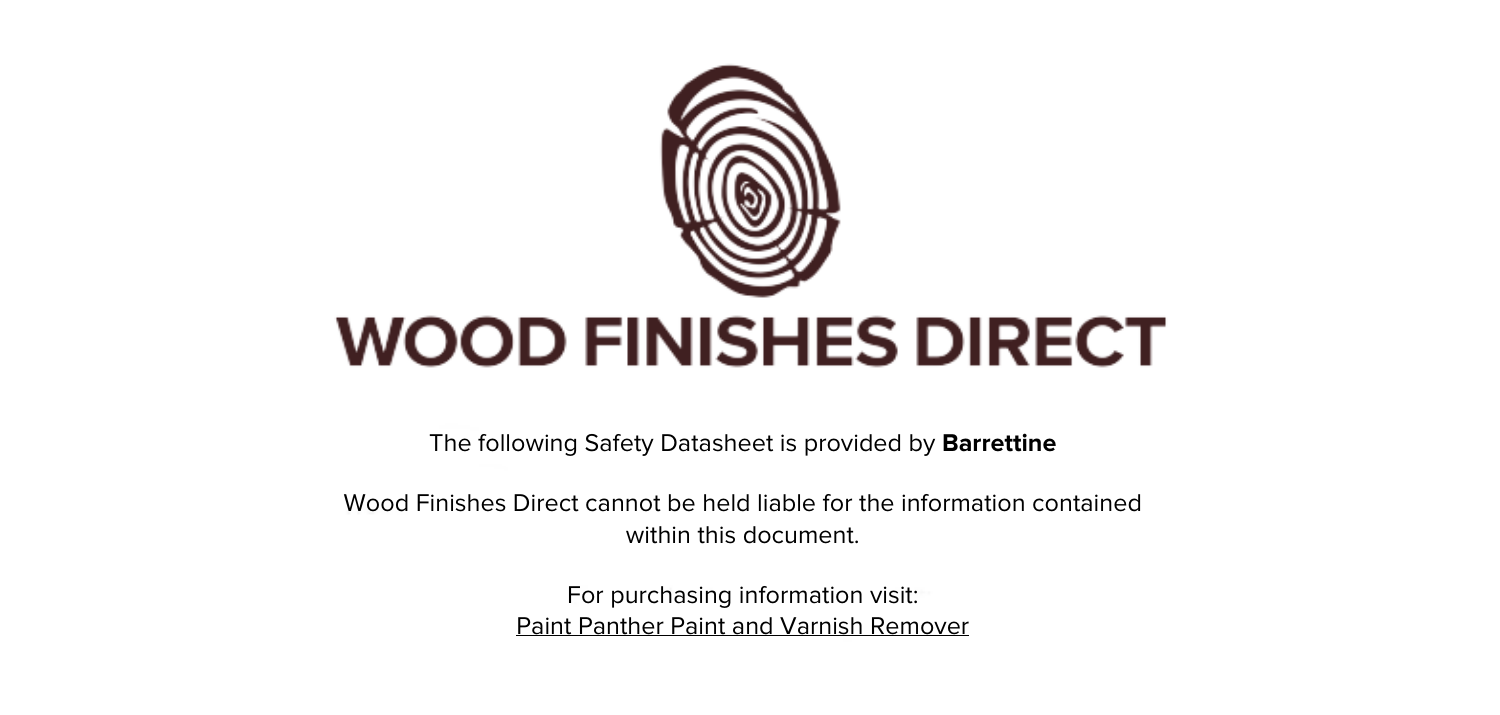

## Safety Data Sheet

according to Regulation (EC) No. 1907/2006 (REACH) with its amendment Regulation (EU) 2020/878 Issue date: 04/11/2016 Revision date: 12/05/2021 Supersedes version of: 29/10/2020 Version: 5.0

### **SECTION 1: Identification of the substance/mixture and of the company/undertaking**

### **1.1. Product identifier**

| Product form    | : Mixture                                  |
|-----------------|--------------------------------------------|
| Product name    | : Paint Panther, Paint and Varnish Remover |
| UFI             | : 2F90-J0KA-A001-57T8                      |
| Product code    | $\therefore$ STPPGEN                       |
| Type of product | $\therefore$ Solution                      |

#### **1.2. Relevant identified uses of the substance or mixture and uses advised against**

#### **1.2.1. Relevant identified uses**

| Intended for general public  |                                 |
|------------------------------|---------------------------------|
| Main use category            | : Consumer use Professional use |
| Use of the substance/mixture | : Paint and Vanish Remover      |

#### **1.2.2. Uses advised against**

No additional information available

#### **1.3. Details of the supplier of the safety data sheet**

#### **Supplier**

| J.V. Barrett & Co. Ltd                        |
|-----------------------------------------------|
| St Ivel Way                                   |
| Warmley                                       |
| BS30 8TY Bristol - United Kingdom             |
| T +44 (0)1179 60 00 60                        |
| sales@barrettine.co.uk - www.barrettine.co.uk |
|                                               |

#### **1.4. Emergency telephone number**

Emergency number : +44 (0) 1179 600060 (Office hours only 8am - 5pm Mon- Thurs. 8 am - 4.30 pm Fri.) +44 (0) 1270 502891 (Out of hours emergency number)

| <b>Country</b> | <b>Organisation/Company</b>                                                  | <b>Address</b>                    | <b>Emergency number</b> | <b>Comment</b> |
|----------------|------------------------------------------------------------------------------|-----------------------------------|-------------------------|----------------|
| United Kingdom | National Poisons Information Service<br>(Birmingham Centre)<br>City Hospital | Dudlev Road<br>B18 7QH Birmingham | 0344 892 0111           |                |

### **SECTION 2: Hazards identification**

#### **2.1. Classification of the substance or mixture**

#### **Classification according to Regulation (EC) No. 1272/2008 [CLP]**

| Flammable liquids, Category 2                                          | H <sub>225</sub> |
|------------------------------------------------------------------------|------------------|
| Serious eye damage/eye irritation, Category 1                          | H318             |
| Specific target organ toxicity — Single exposure, Category 3, Narcosis | H336             |
| Full text of H- and FUH-statements: see section 16                     |                  |

#### **Adverse physicochemical, human health and environmental effects**

Highly flammable liquid and vapour. May cause drowsiness or dizziness. Causes serious eye damage.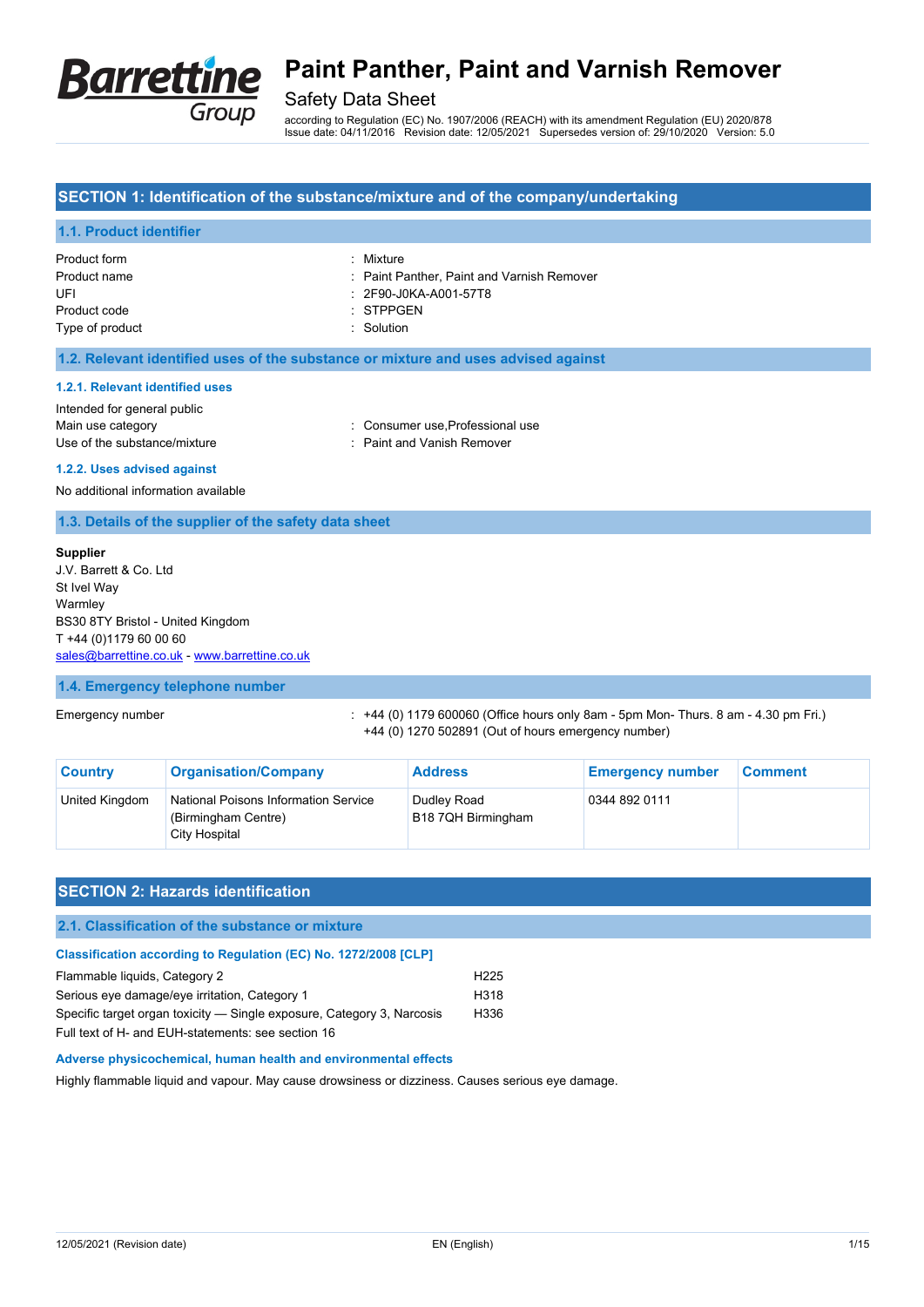## Safety Data Sheet

according to Regulation (EC) No. 1907/2006 (REACH) with its amendment Regulation (EU) 2020/878

| 2.2. Label elements                                        |                                                                                                                                                                                                                                                                                                                                                                                                                                                                                                                                                                                                                                                                                                                                                                                                                                                                                                                                                                                             |  |
|------------------------------------------------------------|---------------------------------------------------------------------------------------------------------------------------------------------------------------------------------------------------------------------------------------------------------------------------------------------------------------------------------------------------------------------------------------------------------------------------------------------------------------------------------------------------------------------------------------------------------------------------------------------------------------------------------------------------------------------------------------------------------------------------------------------------------------------------------------------------------------------------------------------------------------------------------------------------------------------------------------------------------------------------------------------|--|
| Labelling according to Regulation (EC) No. 1272/2008 [CLP] |                                                                                                                                                                                                                                                                                                                                                                                                                                                                                                                                                                                                                                                                                                                                                                                                                                                                                                                                                                                             |  |
| Hazard pictograms (CLP)                                    |                                                                                                                                                                                                                                                                                                                                                                                                                                                                                                                                                                                                                                                                                                                                                                                                                                                                                                                                                                                             |  |
|                                                            | GHS02<br>GHS05<br>GHS07<br>: Danger                                                                                                                                                                                                                                                                                                                                                                                                                                                                                                                                                                                                                                                                                                                                                                                                                                                                                                                                                         |  |
| Signal word (CLP)<br>Contains                              | : Hydrocarbons, C9-C11, n-alkanes, isoalkanes, cyclics, < 2% aromatics; 1,3-dioxolane; MEK<br>(METHYL ETHYL KETONE), BUTANONE; Propylene glycol methyl ether; Alcohols, C9-11<br>ethoxylated, < 2.5 EO                                                                                                                                                                                                                                                                                                                                                                                                                                                                                                                                                                                                                                                                                                                                                                                      |  |
| Hazard statements (CLP)                                    | : H225 - Highly flammable liquid and vapour.<br>H318 - Causes serious eye damage.<br>H336 - May cause drowsiness or dizziness.                                                                                                                                                                                                                                                                                                                                                                                                                                                                                                                                                                                                                                                                                                                                                                                                                                                              |  |
| Precautionary statements (CLP)                             | : P101 - If medical advice is needed, have product container or label at hand.<br>P102 - Keep out of reach of children.<br>P210 - Keep away from heat, hot surfaces, sparks, open flames and other ignition sources.<br>No smoking.<br>P261 - Avoid breathing fume, vapours.<br>P271 - Use only outdoors or in a well-ventilated area.<br>P280 - Wear protective gloves, protective clothing, eye protection, face protection.<br>P303+P361+P353 - IF ON SKIN (or hair): Take off immediately all contaminated clothing.<br>Rinse skin with water or shower.<br>P304+P340 - IF INHALED: Remove person to fresh air and keep comfortable for breathing.<br>P305+P351+P338+P310 - IF IN EYES: Rinse cautiously with water for several minutes.<br>Remove contact lenses, if present and easy to do. Continue rinsing. Immediately call a<br>POISON CENTER, a doctor.<br>P405 - Store locked up.<br>P501 - Dispose of contents and container to a hazardous or special waste collection point. |  |
| Extra phrases                                              | Do not use in paint spraying equipment.                                                                                                                                                                                                                                                                                                                                                                                                                                                                                                                                                                                                                                                                                                                                                                                                                                                                                                                                                     |  |
| Child-resistant fastening<br>Tactile warning               | Not applicable<br>: Applicable                                                                                                                                                                                                                                                                                                                                                                                                                                                                                                                                                                                                                                                                                                                                                                                                                                                                                                                                                              |  |

### **2.3. Other hazards**

The mixture does not contain substance(s) included in the list established in accordance with Article 59(1) of REACH for having endocrine disrupting properties, or is not identified as having endocrine disrupting properties in accordance with the criteria set out in Commission Delegated Regulation (EU) 2017/2100 or Commission Regulation (EU) 2018/605

## **SECTION 3: Composition/information on ingredients**

### **3.1. Substances**

#### Not applicable

#### **3.2. Mixtures**

| <b>Name</b>   | <b>Product identifier</b>                                                                              | $\%$            | <b>Classification according to</b><br><b>Regulation (EC) No. 1272/2008</b><br>[CLP] |
|---------------|--------------------------------------------------------------------------------------------------------|-----------------|-------------------------------------------------------------------------------------|
| 1.3-dioxolane | CAS-No.: 646-06-0<br>EC-No.: 211-463-5<br>EC Index-No.: 605-017-00-2<br>REACH-no: 01-2119490744-<br>29 | $\geq 50 - 570$ | Flam. Lig. 2, H225<br>Eye Dam. 1, H318                                              |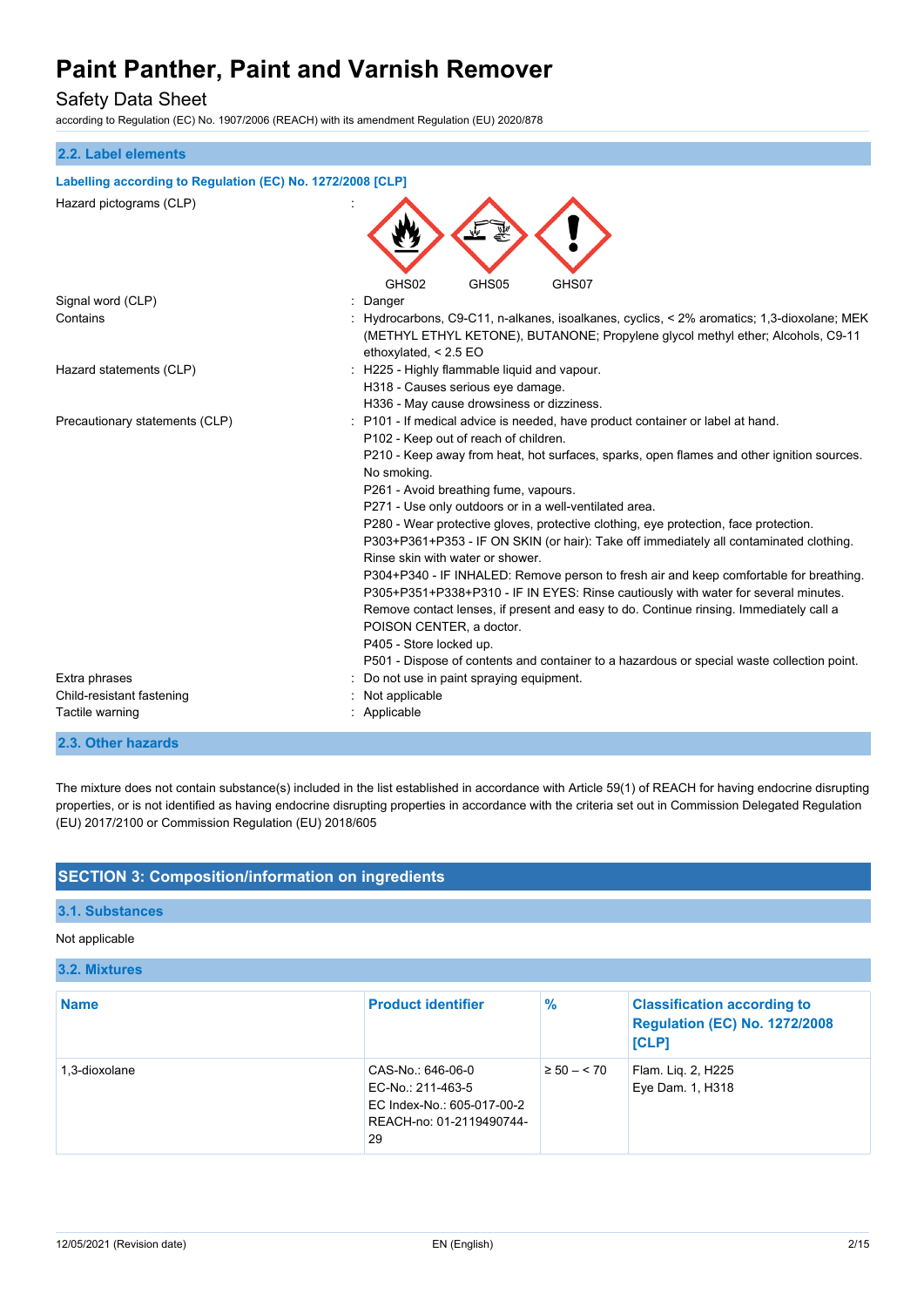## Safety Data Sheet

according to Regulation (EC) No. 1907/2006 (REACH) with its amendment Regulation (EU) 2020/878

| <b>Name</b>                                                                                | <b>Product identifier</b>                                                                              | $\%$            | <b>Classification according to</b><br><b>Regulation (EC) No. 1272/2008</b><br>[CLP] |
|--------------------------------------------------------------------------------------------|--------------------------------------------------------------------------------------------------------|-----------------|-------------------------------------------------------------------------------------|
| Propylene glycol methyl ether<br>substance with a Community workplace exposure limit       | CAS-No.: 107-98-2<br>EC-No.: 203-539-1<br>EC Index-No.: 603-064-00-3<br>REACH-no: 01-2119457435-<br>35 | $\geq 10 - 530$ | Flam. Liq. 3, H226<br>STOT SE 3, H336                                               |
| 2-(2-butoxyethoxy)ethanol<br>substance with a Community workplace exposure limit           | CAS-No.: 112-34-5<br>EC-No.: 203-961-6<br>EC Index-No.: 603-096-00-8<br>REACH-no: 01-2119475104-<br>44 | $\ge 5 - < 10$  | Eye Irrit. 2, H319                                                                  |
| MEK (METHYL ETHYL KETONE), BUTANONE<br>substance with a Community workplace exposure limit | CAS-No.: 78-93-3<br>EC-No.: 201-159-0<br>EC Index-No.: 606-002-00-3<br>REACH-no: 01-2119457290-<br>43  | $\ge 5 - < 10$  | Flam. Liq. 2, H225<br>Eye Irrit. 2, H319<br>STOT SE 3, H336                         |
| Hydrocarbons, C9-C11, n-alkanes, isoalkanes,<br>cyclics, < 2% aromatics                    | EC-No.: 919-857-5<br>REACH-no: 01-2119463258-<br>33                                                    | $\ge 5 - < 10$  | Flam. Liq. 3, H226<br>Asp. Tox. 1, H304<br>STOT SE 3, H336                          |
| Alcohols, C9-11 ethoxylated, < 2.5 EO                                                      | CAS-No.: 68439-46-3<br>EC-No.: 614-482-0                                                               | $\geq 1$        | Eye Dam. 1, H318                                                                    |

Full text of H- and EUH-statements: see section 16

| <b>SECTION 4: First aid measures</b>                                          |                                                                                                                                                                                                                                            |  |
|-------------------------------------------------------------------------------|--------------------------------------------------------------------------------------------------------------------------------------------------------------------------------------------------------------------------------------------|--|
| 4.1. Description of first aid measures                                        |                                                                                                                                                                                                                                            |  |
| First-aid measures general<br>First-aid measures after inhalation             | : Call a poison center or a doctor if you feel unwell.<br>: Remove person to fresh air and keep comfortable for breathing. If you feel unwell, seek<br>medical advice.                                                                     |  |
| First-aid measures after skin contact<br>First-aid measures after eye contact | . Rinse skin with water/shower. Take off immediately all contaminated clothing.<br>: Rinse cautiously with water for several minutes. Remove contact lenses, if present and easy<br>to do. Continue rinsing. Call a physician immediately. |  |
| First-aid measures after ingestion                                            | : Call a poison center or a doctor if you feel unwell.                                                                                                                                                                                     |  |
| 4.2. Most important symptoms and effects, both acute and delayed              |                                                                                                                                                                                                                                            |  |
| Symptoms/effects<br>Symptoms/effects after eye contact                        | : May cause drowsiness or dizziness.<br>: Serious damage to eyes.                                                                                                                                                                          |  |

**4.3. Indication of any immediate medical attention and special treatment needed**

Treat symptomatically.

| <b>SECTION 5: Firefighting measures</b>                         |                                                                                            |  |
|-----------------------------------------------------------------|--------------------------------------------------------------------------------------------|--|
| 5.1. Extinguishing media                                        |                                                                                            |  |
| Suitable extinguishing media<br>Unsuitable extinguishing media  | Water spray. Dry powder. Foam. Carbon dioxide.<br>л.<br>: Do not use a heavy water stream. |  |
| 5.2. Special hazards arising from the substance or mixture      |                                                                                            |  |
| Fire hazard<br>Hazardous decomposition products in case of fire | : Highly flammable liquid and vapour.<br>: Toxic fumes may be released.                    |  |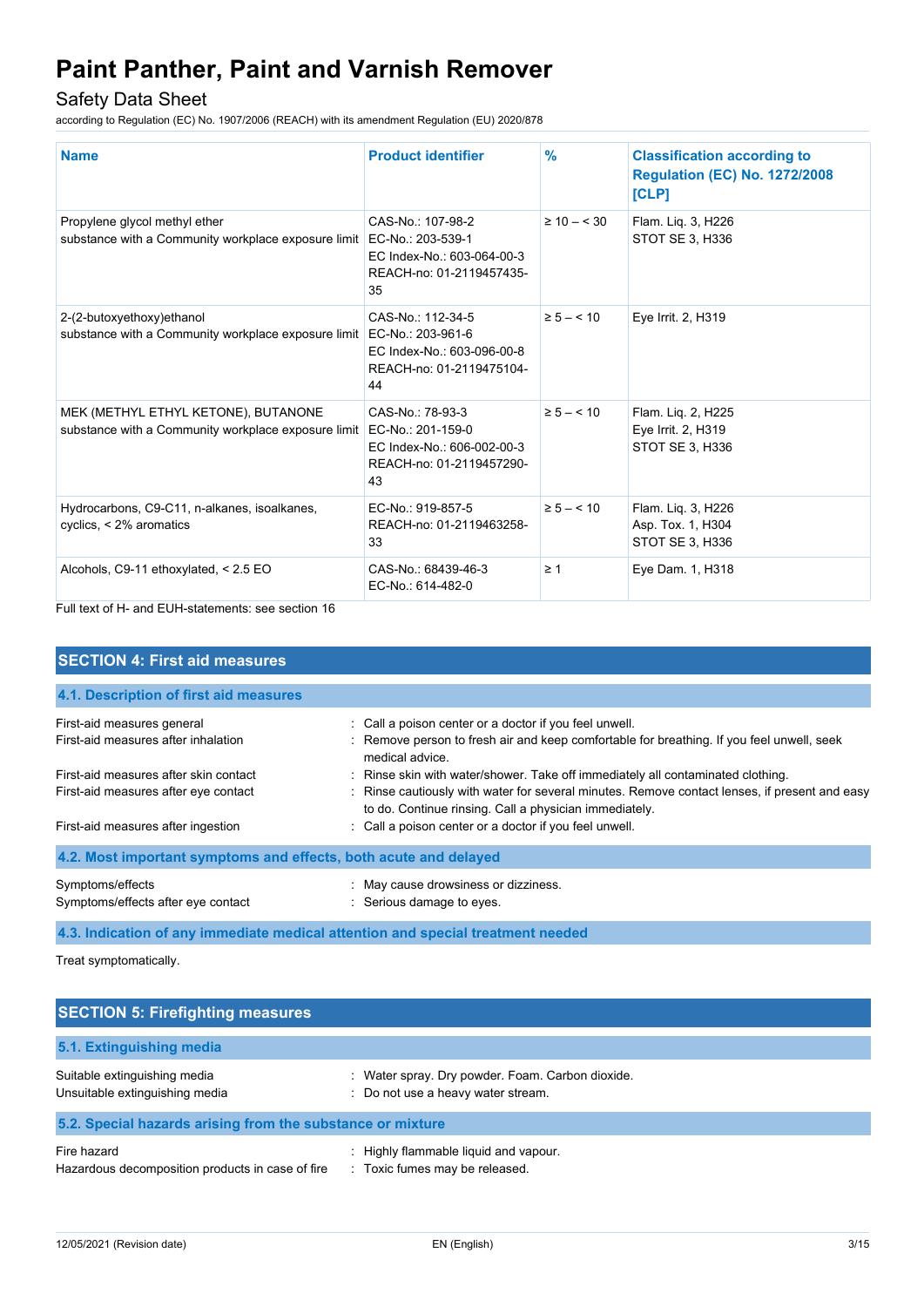## Safety Data Sheet

according to Regulation (EC) No. 1907/2006 (REACH) with its amendment Regulation (EU) 2020/878

| 5.3. Advice for firefighters   |                                                                                       |
|--------------------------------|---------------------------------------------------------------------------------------|
| Precautionary measures fire    | $\therefore$ Stop leak if safe to do so.                                              |
| Protection during firefighting | : Do not attempt to take action without suitable protective equipment. Self-contained |
|                                | breathing apparatus. Complete protective clothing.                                    |

| <b>SECTION 6: Accidental release measures</b>                            |                                                                                                                                                                                   |  |
|--------------------------------------------------------------------------|-----------------------------------------------------------------------------------------------------------------------------------------------------------------------------------|--|
| 6.1. Personal precautions, protective equipment and emergency procedures |                                                                                                                                                                                   |  |
| General measures                                                         | : Do not handle until all safety precautions have been read and understood. Eliminate every<br>possible source of ignition.                                                       |  |
| 6.1.1. For non-emergency personnel                                       |                                                                                                                                                                                   |  |
| <b>Emergency procedures</b>                                              | : Ventilate spillage area. No open flames, no sparks, and no smoking. Avoid breathing<br>dust/fume/gas/mist/vapours/spray. Avoid contact with skin and eyes.                      |  |
| 6.1.2. For emergency responders                                          |                                                                                                                                                                                   |  |
| Protective equipment                                                     | : Do not attempt to take action without suitable protective equipment. For further information<br>refer to section 8: "Exposure controls/personal protection".                    |  |
| <b>6.2. Environmental precautions</b>                                    |                                                                                                                                                                                   |  |
| Avoid release to the environment.                                        |                                                                                                                                                                                   |  |
| 6.3. Methods and material for containment and cleaning up                |                                                                                                                                                                                   |  |
| Methods for cleaning up<br>Other information                             | : Take up liquid spill into absorbent material. Notify authorities if product enters sewers or<br>public waters.<br>Dispose of materials or solid residues at an authorised site. |  |
| 6.4. Reference to other sections                                         |                                                                                                                                                                                   |  |

For further information refer to section 13.

| <b>SECTION 7: Handling and storage</b>                            |                                                                                                                                                                                                                                                                                                                                                                                                                                                                                                                                                                                                                     |
|-------------------------------------------------------------------|---------------------------------------------------------------------------------------------------------------------------------------------------------------------------------------------------------------------------------------------------------------------------------------------------------------------------------------------------------------------------------------------------------------------------------------------------------------------------------------------------------------------------------------------------------------------------------------------------------------------|
| 7.1. Precautions for safe handling                                |                                                                                                                                                                                                                                                                                                                                                                                                                                                                                                                                                                                                                     |
| Precautions for safe handling<br>Hygiene measures                 | : Keep away from heat, hot surfaces, sparks, open flames and other ignition sources. No<br>smoking. Ground/bond container and receiving equipment. Use only non-sparking tools.<br>Take precautionary measures against static discharge. Flammable vapours may<br>accumulate in the container. Use explosion-proof equipment. Wear personal protective<br>equipment. Use only outdoors or in a well-ventilated area. Avoid breathing<br>dust/fume/gas/mist/vapours/spray. Avoid contact with skin and eyes.<br>Do not eat, drink or smoke when using this product. Always wash hands after handling the<br>product. |
| 7.2. Conditions for safe storage, including any incompatibilities |                                                                                                                                                                                                                                                                                                                                                                                                                                                                                                                                                                                                                     |
| <b>Technical measures</b><br>Storage conditions                   | Ground/bond container and receiving equipment.<br>Store in a well-ventilated place. Keep cool. Keep container tightly closed. Store locked up.                                                                                                                                                                                                                                                                                                                                                                                                                                                                      |
| 7.3. Specific end use(s)                                          |                                                                                                                                                                                                                                                                                                                                                                                                                                                                                                                                                                                                                     |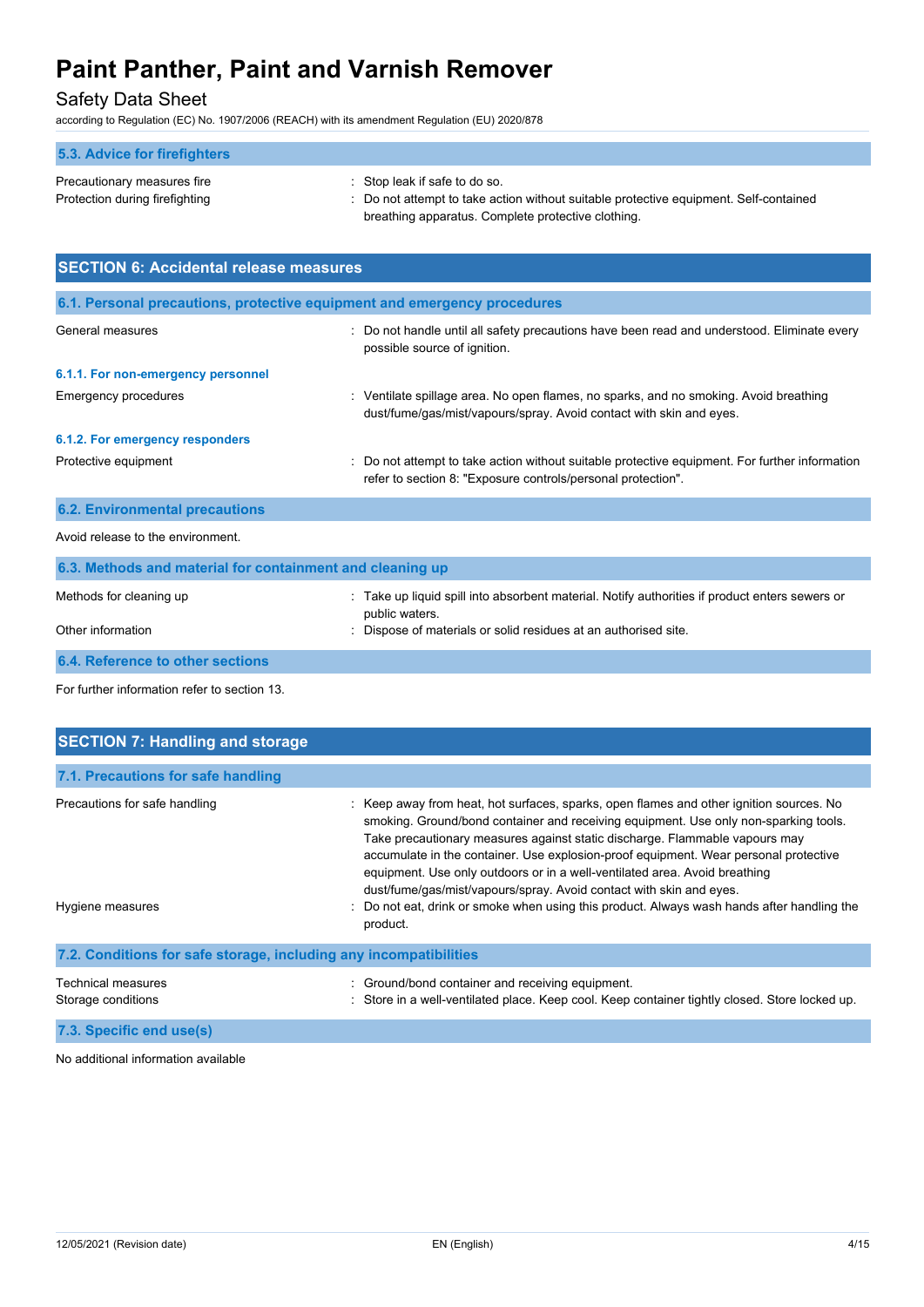## Safety Data Sheet

according to Regulation (EC) No. 1907/2006 (REACH) with its amendment Regulation (EU) 2020/878

| <b>SECTION 8: Exposure controls/personal protection</b>           |                                                                                                                                                                |  |  |
|-------------------------------------------------------------------|----------------------------------------------------------------------------------------------------------------------------------------------------------------|--|--|
| 8.1. Control parameters                                           |                                                                                                                                                                |  |  |
| 8.1.1. National occupational exposure and biological limit values |                                                                                                                                                                |  |  |
| <b>MEK (METHYL ETHYL KETONE), BUTANONE (78-93-3)</b>              |                                                                                                                                                                |  |  |
| <b>United Kingdom - Occupational Exposure Limits</b>              |                                                                                                                                                                |  |  |
| Local name                                                        | Butan-2-one (methyl ethyl ketone)                                                                                                                              |  |  |
| WEL TWA (OEL TWA) [1]                                             | 600 mg/m <sup>3</sup>                                                                                                                                          |  |  |
| WEL TWA (OEL TWA) [2]                                             | 200 ppm                                                                                                                                                        |  |  |
| WEL STEL (OEL STEL)                                               | 899 mg/m <sup>3</sup>                                                                                                                                          |  |  |
| WEL STEL (OEL STEL) [ppm]                                         | 300 ppm                                                                                                                                                        |  |  |
| Remark (WEL)                                                      | Sk (Can be absorbed through the skin. The assigned substances are those for which there<br>are concerns that dermal absorption will lead to systemic toxicity) |  |  |
| Regulatory reference                                              | EH40/2005 (Fourth edition, 2020). HSE                                                                                                                          |  |  |
| <b>United Kingdom - Biological limit values</b>                   |                                                                                                                                                                |  |  |
| Local name                                                        | Butan-2-one (methyl ethyl ketone)                                                                                                                              |  |  |
| <b>BMGV</b>                                                       | 70 µmol/l Parameter: butan-2-one - Medium: urine - Sampling time: Post shift                                                                                   |  |  |
| Regulatory reference                                              | EH40/2005 (Fourth edition, 2020). HSE                                                                                                                          |  |  |
| Propylene glycol methyl ether (107-98-2)                          |                                                                                                                                                                |  |  |
| <b>United Kingdom - Occupational Exposure Limits</b>              |                                                                                                                                                                |  |  |
| Local name                                                        | 1-Methoxypropan-2-ol                                                                                                                                           |  |  |
| WEL TWA (OEL TWA) [1]                                             | $375$ mg/m <sup>3</sup>                                                                                                                                        |  |  |
| WEL TWA (OEL TWA) [2]                                             | $100$ ppm                                                                                                                                                      |  |  |
| WEL STEL (OEL STEL)                                               | 560 $mg/m3$                                                                                                                                                    |  |  |
| WEL STEL (OEL STEL) [ppm]                                         | $150$ ppm                                                                                                                                                      |  |  |
| Remark (WEL)                                                      | Sk (Can be absorbed through the skin. The assigned substances are those for which there<br>are concerns that dermal absorption will lead to systemic toxicity) |  |  |
| Regulatory reference                                              | EH40/2005 (Fourth edition, 2020). HSE                                                                                                                          |  |  |
| 2-(2-butoxyethoxy)ethanol (112-34-5)                              |                                                                                                                                                                |  |  |
| <b>United Kingdom - Occupational Exposure Limits</b>              |                                                                                                                                                                |  |  |
| Local name                                                        | 2-(2-Butoxyethoxy)ethanol                                                                                                                                      |  |  |
| WEL TWA (OEL TWA) [1]                                             | 67.5 mg/ $m^3$                                                                                                                                                 |  |  |
| WEL TWA (OEL TWA) [2]                                             | 10 ppm                                                                                                                                                         |  |  |
| WEL STEL (OEL STEL)                                               | 101.2 mg/m <sup>3</sup>                                                                                                                                        |  |  |
| WEL STEL (OEL STEL) [ppm]                                         | 15 ppm                                                                                                                                                         |  |  |
| Regulatory reference                                              | EH40/2005 (Fourth edition, 2020). HSE                                                                                                                          |  |  |
| 8.1.2. Recommended monitoring procedures                          |                                                                                                                                                                |  |  |

No additional information available

#### **8.1.3. Air contaminants formed**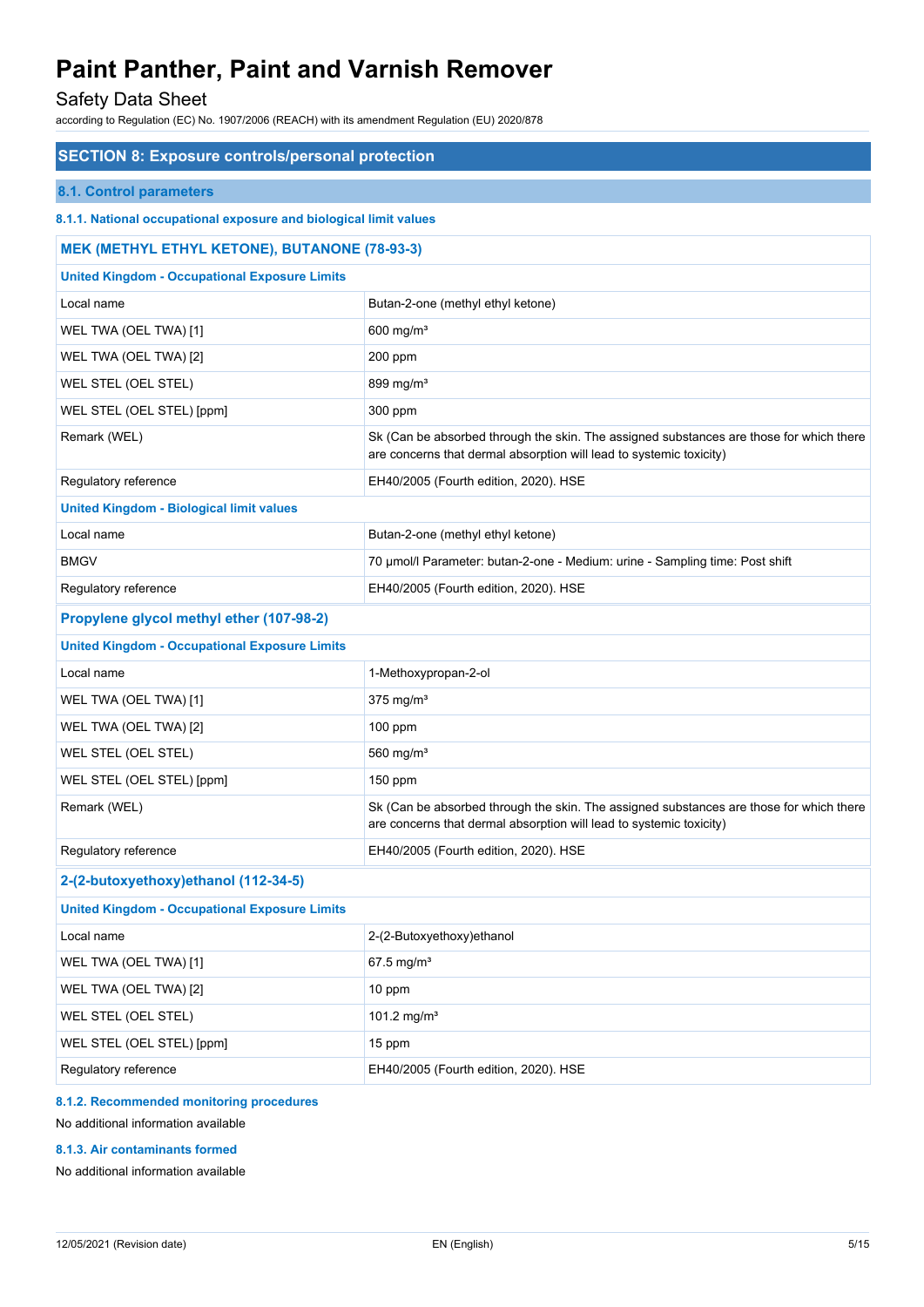## Safety Data Sheet

according to Regulation (EC) No. 1907/2006 (REACH) with its amendment Regulation (EU) 2020/878

#### **8.1.4. DNEL and PNEC**

No additional information available

#### **8.1.5. Control banding**

No additional information available

### **8.2. Exposure controls**

#### **8.2.1. Appropriate engineering controls**

#### **Appropriate engineering controls:**

Ensure good ventilation of the work station.

#### **8.2.2. Personal protection equipment**

#### **Personal protective equipment:**

Personal protective equipment for the body should be selected based on the task being performed and the risks involved and should be approved by a specialist before handling this product. Protective goggles.

#### **Personal protective equipment symbol(s):**



#### **8.2.2.1. Eye and face protection**

#### **Eye protection:**

Chemical goggles or face shield. Safety glasses

#### **8.2.2.2. Skin protection**

#### **Skin and body protection:**

Chemical resistant apron. Corrosive chemical-resistant protective suit

| <b>Hand protection</b>                                                     |              |                       |                |             |                 |
|----------------------------------------------------------------------------|--------------|-----------------------|----------------|-------------|-----------------|
| Type                                                                       | Material     | Permeation            | Thickness (mm) | Penetration | <b>Standard</b> |
| Repeated or prolonged<br>exposure, In case of<br>contact through splashing | Butyl rubber | $3$ ( $> 60$ minutes) | 0.5            |             |                 |

#### **8.2.2.3. Respiratory protection**

#### **Respiratory protection:**

In case of insufficient ventilation, wear suitable respiratory equipment

| <b>Respiratory protection</b>      |                    |                                                           |                 |
|------------------------------------|--------------------|-----------------------------------------------------------|-----------------|
| <b>Device</b>                      | <b>Filter type</b> | Condition                                                 | <b>Standard</b> |
| Full face mask, Reusable half mask | Type P2, ABEK      | Mist formation, Vapour protection,<br>Short term exposure |                 |

#### **8.2.2.4. Thermal hazards**

No additional information available

#### **8.2.3. Environmental exposure controls**

#### **Environmental exposure controls:**

Avoid release to the environment.

#### **Other information:**

Do not eat, drink or smoke when using this product.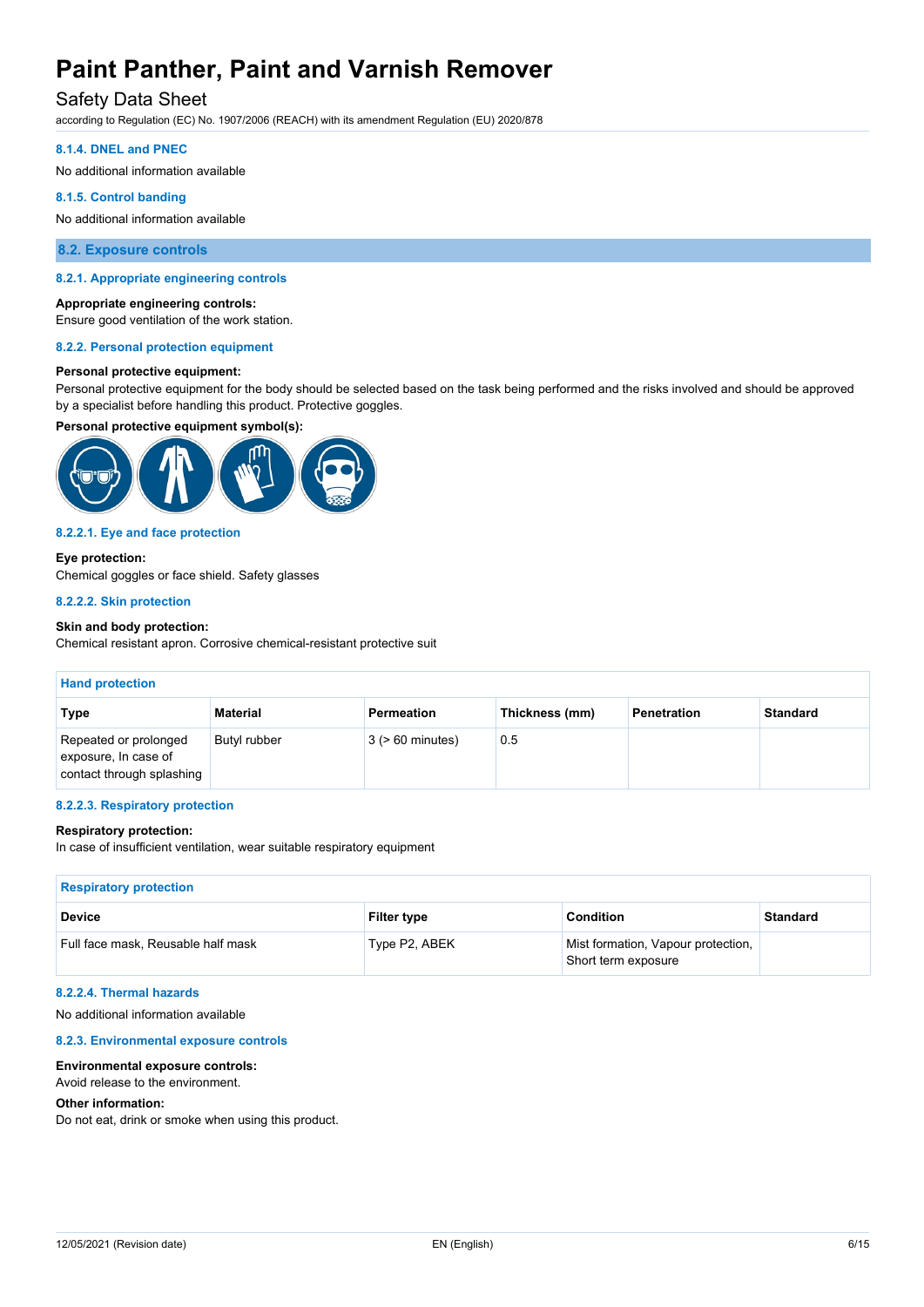## Safety Data Sheet

according to Regulation (EC) No. 1907/2006 (REACH) with its amendment Regulation (EU) 2020/878

| <b>SECTION 9: Physical and chemical properties</b>                                                                                                                                                                                                                                                                                                                                                                                                                                                                |                                                                                                                                                                                                                                                                                                                                                    |  |  |
|-------------------------------------------------------------------------------------------------------------------------------------------------------------------------------------------------------------------------------------------------------------------------------------------------------------------------------------------------------------------------------------------------------------------------------------------------------------------------------------------------------------------|----------------------------------------------------------------------------------------------------------------------------------------------------------------------------------------------------------------------------------------------------------------------------------------------------------------------------------------------------|--|--|
|                                                                                                                                                                                                                                                                                                                                                                                                                                                                                                                   |                                                                                                                                                                                                                                                                                                                                                    |  |  |
|                                                                                                                                                                                                                                                                                                                                                                                                                                                                                                                   |                                                                                                                                                                                                                                                                                                                                                    |  |  |
| 9.1. Information on basic physical and chemical properties<br>Physical state<br>Colour<br>Odour<br>Odour threshold<br>Melting point<br>Freezing point<br>Boiling point<br>Flammability<br><b>Explosive limits</b><br>Lower explosive limit (LEL)<br>Upper explosive limit (UEL)<br>Flash point<br>Auto-ignition temperature<br>Decomposition temperature<br>рH<br>Viscosity, kinematic<br>Solubility<br>Partition coefficient n-octanol/water (Log Kow)<br>Vapour pressure<br>Vapour pressure at 50 °C<br>Density | : Liquid<br>Colourless.<br>characteristic.<br>Not available<br>Not applicable<br>Not available<br>: 74 °C<br>Not applicable<br>Not available<br>Not available<br>Not available<br>$-6 °C$<br>Not available<br>Not available<br>Not available<br>Not available<br>Not available<br>Not available<br>Not available<br>Not available<br>Not available |  |  |
| Relative density<br>Relative vapour density at 20 °C<br>Particle size<br>Particle size distribution<br>Particle shape<br>Particle aspect ratio<br>Particle aggregation state<br>Particle agglomeration state<br>Particle specific surface area<br>Particle dustiness                                                                                                                                                                                                                                              | Not available<br>Not available<br>Not applicable<br>Not applicable<br>Not applicable<br>Not applicable<br>Not applicable<br>Not applicable<br>Not applicable<br>Not applicable                                                                                                                                                                     |  |  |
| 9.2. Other information                                                                                                                                                                                                                                                                                                                                                                                                                                                                                            |                                                                                                                                                                                                                                                                                                                                                    |  |  |

**9.2.1. Information with regard to physical hazard classes**

No additional information available

**9.2.2. Other safety characteristics**

No additional information available

## **SECTION 10: Stability and reactivity**

### **10.1. Reactivity**

Highly flammable liquid and vapour.

**10.2. Chemical stability**

Stable under normal conditions.

**10.3. Possibility of hazardous reactions**

No dangerous reactions known under normal conditions of use.

**10.4. Conditions to avoid**

Avoid contact with hot surfaces. Heat. No flames, no sparks. Eliminate all sources of ignition.

**10.5. Incompatible materials**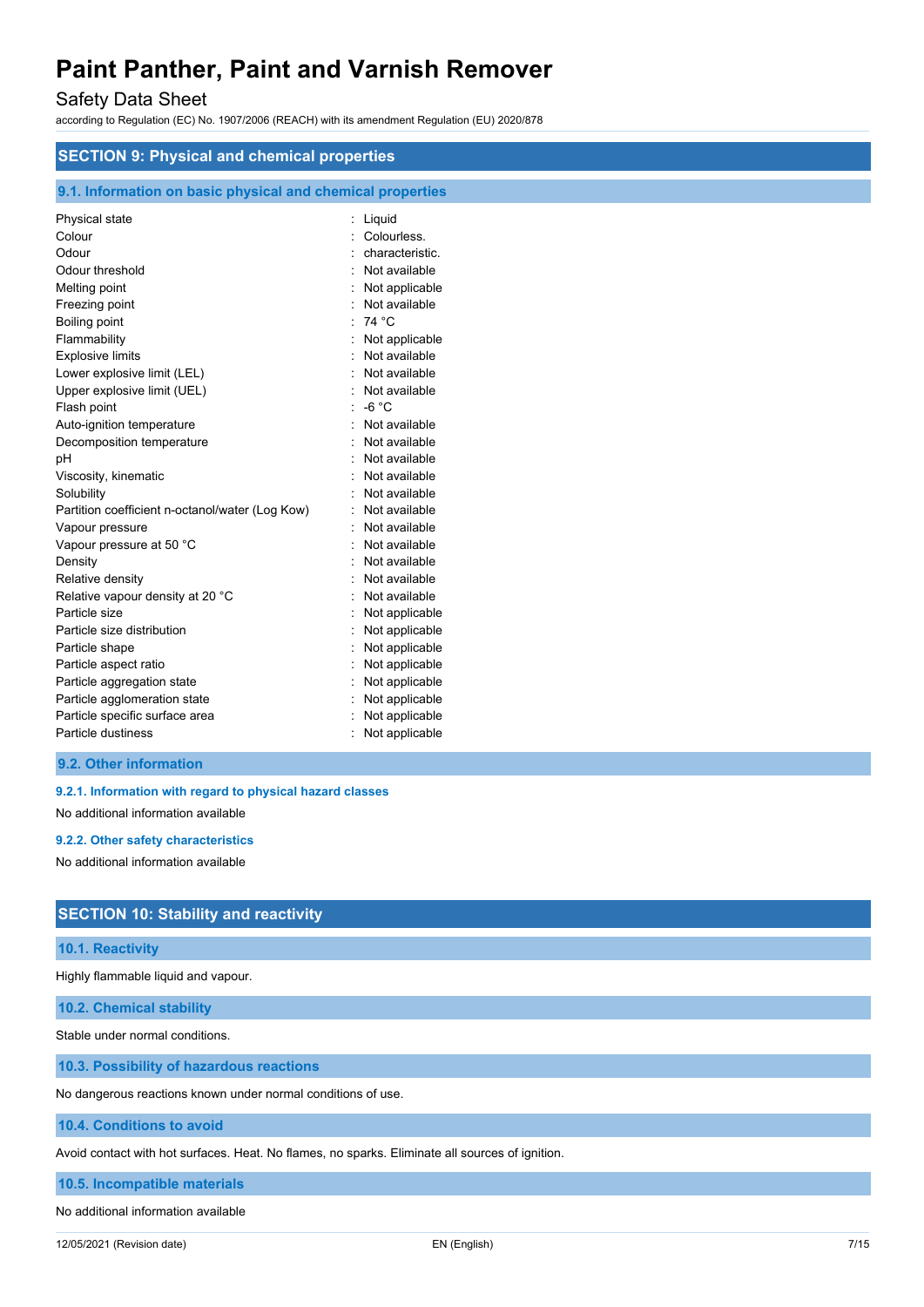## Safety Data Sheet

according to Regulation (EC) No. 1907/2006 (REACH) with its amendment Regulation (EU) 2020/878

## **10.6. Hazardous decomposition products**

Under normal conditions of storage and use, hazardous decomposition products should not be produced.

| <b>SECTION 11: Toxicological information</b>                                                                                                                                                  |                                                                                                                                                            |  |  |
|-----------------------------------------------------------------------------------------------------------------------------------------------------------------------------------------------|------------------------------------------------------------------------------------------------------------------------------------------------------------|--|--|
| 11.1. Information on hazard classes as defined in Regulation (EC) No 1272/2008                                                                                                                |                                                                                                                                                            |  |  |
| Acute toxicity (oral)<br>Acute toxicity (dermal)<br>Acute toxicity (inhalation)                                                                                                               | Not classified<br>Not classified<br>Not classified                                                                                                         |  |  |
| Hydrocarbons, C9-C11, n-alkanes, isoalkanes, cyclics, < 2% aromatics                                                                                                                          |                                                                                                                                                            |  |  |
| LD50 dermal rat                                                                                                                                                                               | > 2000 mg/kg bodyweight Animal: rat, Guideline: OECD Guideline 402 (Acute Dermal<br>Toxicity)                                                              |  |  |
| LD50 dermal rabbit                                                                                                                                                                            | ≥ 3160 mg/kg bodyweight Animal: rabbit, Guideline: OECD Guideline 402 (Acute Dermal<br>Toxicity)                                                           |  |  |
| 1,3-dioxolane (646-06-0)                                                                                                                                                                      |                                                                                                                                                            |  |  |
| LD50 oral rat                                                                                                                                                                                 | > 2000 mg/kg bodyweight Animal: rat, Guideline: OECD Guideline 401 (Acute Oral<br>Toxicity)                                                                |  |  |
| LD50 dermal rabbit                                                                                                                                                                            | 9047 mg/kg                                                                                                                                                 |  |  |
| LC50 Inhalation - Rat                                                                                                                                                                         | 68.4 mg/l air Animal: rat, Guideline: OECD Guideline 403 (Acute Inhalation Toxicity), 95%<br>CL: 61 - 76,6                                                 |  |  |
| LC50 Inhalation - Rat [ppm]                                                                                                                                                                   | 22574 ppm                                                                                                                                                  |  |  |
| <b>MEK (METHYL ETHYL KETONE), BUTANONE (78-93-3)</b>                                                                                                                                          |                                                                                                                                                            |  |  |
| LD50 oral rat                                                                                                                                                                                 | 2193 mg/kg Source: ECHA                                                                                                                                    |  |  |
| LC50 Inhalation - Rat (Vapours)                                                                                                                                                               | 32 mg/l Source: RTECS                                                                                                                                      |  |  |
| Propylene glycol methyl ether (107-98-2)                                                                                                                                                      |                                                                                                                                                            |  |  |
| LD50 oral rat                                                                                                                                                                                 | 4016 mg/kg Source: ECHA                                                                                                                                    |  |  |
| LD50 dermal rat                                                                                                                                                                               | > 2000 mg/kg bodyweight Animal: rat, Guideline: EU Method B.3 (Acute Toxicity (Dermal))                                                                    |  |  |
| LD50 dermal rabbit                                                                                                                                                                            | > 2000 mg/kg Source: ECHA                                                                                                                                  |  |  |
| 2-(2-butoxyethoxy)ethanol (112-34-5)                                                                                                                                                          |                                                                                                                                                            |  |  |
| LD50 oral rat                                                                                                                                                                                 | 5660 mg/kg                                                                                                                                                 |  |  |
| LD50 dermal rabbit                                                                                                                                                                            | 2764 mg/kg bodyweight Animal: rabbit, Animal sex: male, Guideline: OECD Guideline 402<br>(Acute Dermal Toxicity), 95% CL: 2090 - 3645                      |  |  |
| Alcohols, C9-11 ethoxylated, < 2.5 EO (68439-46-3)                                                                                                                                            |                                                                                                                                                            |  |  |
| LD50 dermal rat                                                                                                                                                                               | > 2000 mg/kg bodyweight Animal: rat, Guideline: OECD Guideline 402 (Acute Dermal<br>Toxicity)                                                              |  |  |
| LC50 Inhalation - Rat                                                                                                                                                                         | > 1.6 mg/l air Animal: rat, Guideline: OECD Guideline 403 (Acute Inhalation Toxicity)                                                                      |  |  |
| Skin corrosion/irritation<br>Serious eye damage/irritation<br>Respiratory or skin sensitisation<br>Germ cell mutagenicity<br>Carcinogenicity<br>Reproductive toxicity<br>STOT-single exposure | Not classified<br>Causes serious eye damage.<br>Not classified<br>Not classified<br>Not classified<br>Not classified<br>May cause drowsiness or dizziness. |  |  |
| Hydrocarbons, C9-C11, n-alkanes, isoalkanes, cyclics, < 2% aromatics                                                                                                                          |                                                                                                                                                            |  |  |
| STOT-single exposure                                                                                                                                                                          | May cause drowsiness or dizziness.                                                                                                                         |  |  |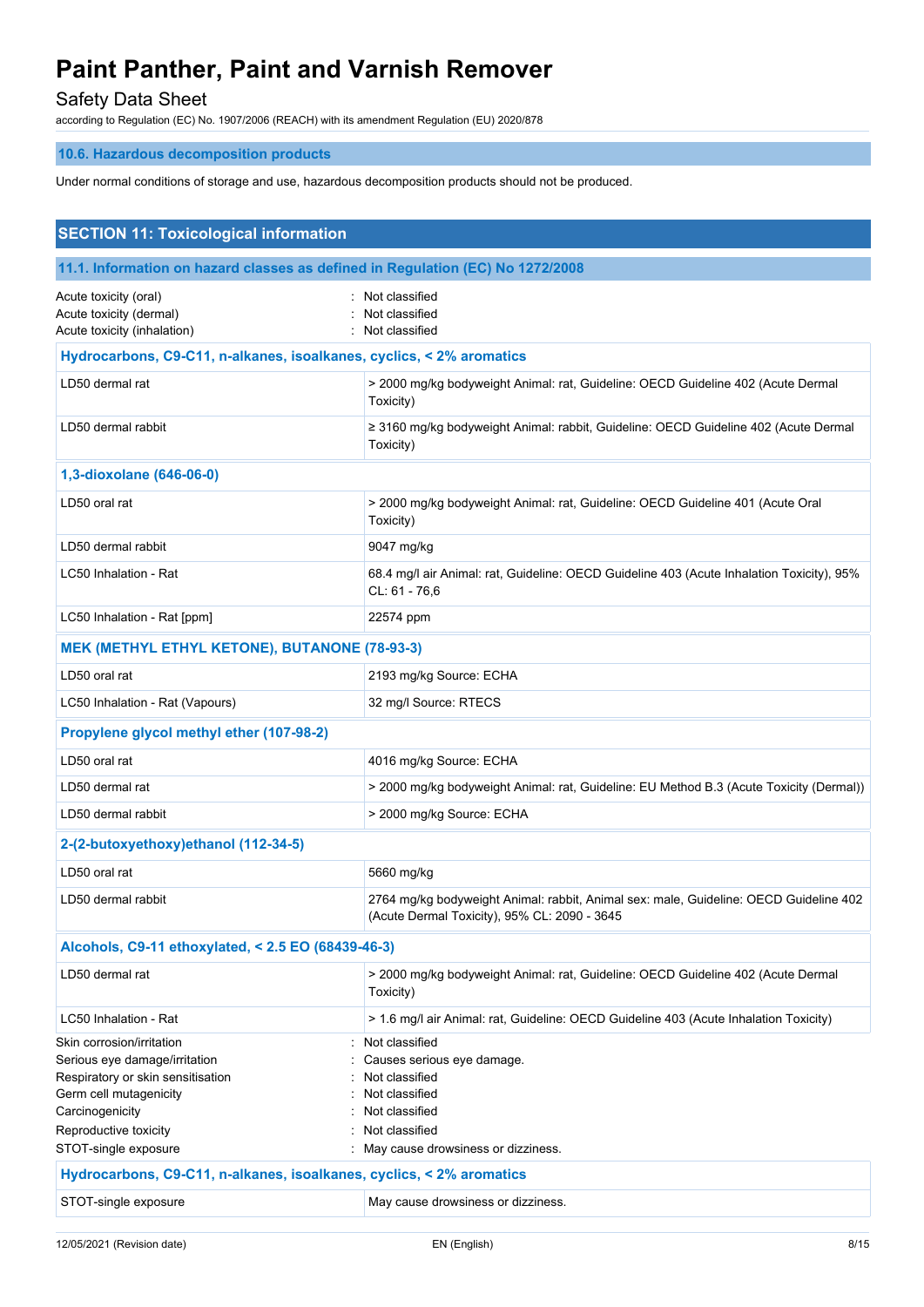## Safety Data Sheet

according to Regulation (EC) No. 1907/2006 (REACH) with its amendment Regulation (EU) 2020/878

| <b>MEK (METHYL ETHYL KETONE), BUTANONE (78-93-3)</b> |                                                                                                                                                                                                                                                                                                             |  |  |
|------------------------------------------------------|-------------------------------------------------------------------------------------------------------------------------------------------------------------------------------------------------------------------------------------------------------------------------------------------------------------|--|--|
| STOT-single exposure                                 | May cause drowsiness or dizziness.                                                                                                                                                                                                                                                                          |  |  |
| Propylene glycol methyl ether (107-98-2)             |                                                                                                                                                                                                                                                                                                             |  |  |
| STOT-single exposure                                 | May cause drowsiness or dizziness.                                                                                                                                                                                                                                                                          |  |  |
| STOT-repeated exposure                               | : Not classified                                                                                                                                                                                                                                                                                            |  |  |
| 1,3-dioxolane (646-06-0)                             |                                                                                                                                                                                                                                                                                                             |  |  |
| NOAEL (oral, rat, 90 days)                           | 75 mg/kg bodyweight Animal: rat, Animal sex: male, Guideline: OECD Guideline 407<br>(Repeated Dose 28-Day Oral Toxicity in Rodents)                                                                                                                                                                         |  |  |
| Propylene glycol methyl ether (107-98-2)             |                                                                                                                                                                                                                                                                                                             |  |  |
| LOAEL (oral, rat, 90 days)                           | 2757 mg/kg bodyweight Animal: rat, Animal sex: male, Guideline: OECD Guideline 407<br>(Repeated Dose 28-Day Oral Toxicity in Rodents)                                                                                                                                                                       |  |  |
| NOAEL (oral, rat, 90 days)                           | 919 mg/kg bodyweight Animal: rat, Animal sex: male, Guideline: OECD Guideline 407<br>(Repeated Dose 28-Day Oral Toxicity in Rodents)                                                                                                                                                                        |  |  |
| NOAEL (dermal, rat/rabbit, 90 days)                  | > 1000 mg/kg bodyweight Animal: rabbit, Guideline: OECD Guideline 410 (Repeated<br>Dose Dermal Toxicity: 21/28-Day Study)                                                                                                                                                                                   |  |  |
| 2-(2-butoxyethoxy)ethanol (112-34-5)                 |                                                                                                                                                                                                                                                                                                             |  |  |
| NOAEL (oral, rat, 90 days)                           | 250 mg/kg bodyweight Animal: rat, Guideline: OECD Guideline 408 (Repeated Dose 90-<br>Day Oral Toxicity in Rodents), Guideline: EU Method B.26 (Sub-Chronic Oral Toxicity<br>Test: Repeated Dose 90-Day Oral Toxicity Study in Rodents), Guideline: EPA OPPTS<br>870.3100 (90-Day Oral Toxicity in Rodents) |  |  |
| Alcohols, C9-11 ethoxylated, < 2.5 EO (68439-46-3)   |                                                                                                                                                                                                                                                                                                             |  |  |
| NOAEL (oral, rat, 90 days)                           | ≥ 500 mg/kg bodyweight Animal: rat, Guideline: OECD Guideline 408 (Repeated Dose 90-<br>Day Oral Toxicity in Rodents)                                                                                                                                                                                       |  |  |
| Aspiration hazard                                    | Not classified                                                                                                                                                                                                                                                                                              |  |  |
| 11.2. Information on other hazards                   |                                                                                                                                                                                                                                                                                                             |  |  |

No additional information available

## **SECTION 12: Ecological information**

## **12.1. Toxicity** Ecology - general states of the product is not considered harmful to aquatic organisms nor to cause long-term adverse effects in the environment. Hazardous to the aquatic environment, short-term (acute) : Not classified Hazardous to the aquatic environment, long-term (chronic) : Not classified Not rapidly degradable **1,3-dioxolane (646-06-0)** LC50 - Fish [1] > 95.4 mg/l Test organisms (species): Lepomis macrochirus EC50 - Crustacea [1] > 772 mg/l Test organisms (species): Daphnia magna EC50 72h - Algae [1] > 877 mg/l Test organisms (species): Pseudokirchneriella subcapitata (previous names: Raphidocelis subcapitata, Selenastrum capricornutum) NOEC (chronic) 197.4 mg/l Test organisms (species): other:Daphnid. Species not further specified NOEC chronic fish 546.3 mg/l Test organisms (species): no data Duration: '30 d'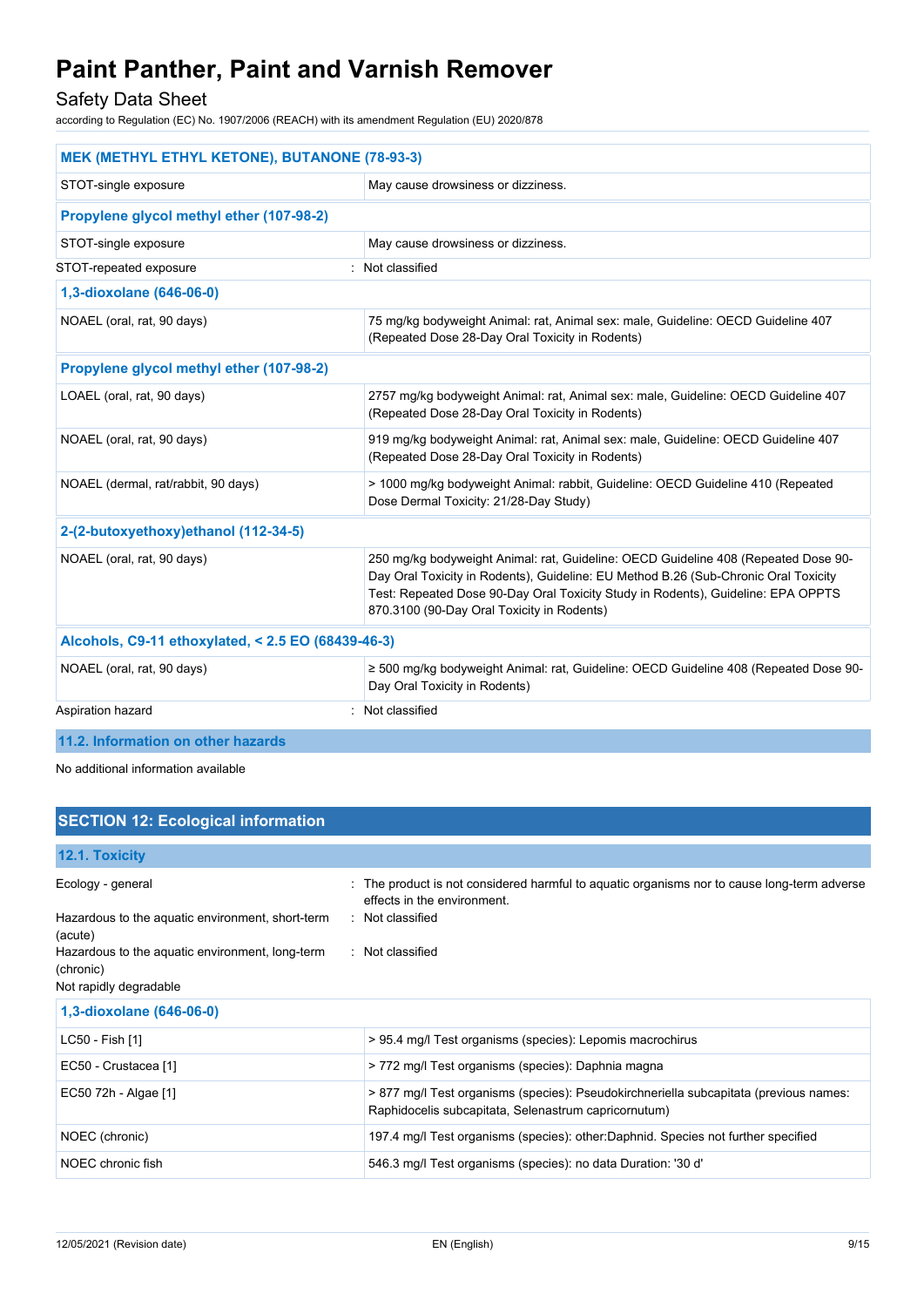Safety Data Sheet

according to Regulation (EC) No. 1907/2006 (REACH) with its amendment Regulation (EU) 2020/878

| MEK (METHYL ETHYL KETONE), BUTANONE (78-93-3)      |                                                                                                                                              |  |  |
|----------------------------------------------------|----------------------------------------------------------------------------------------------------------------------------------------------|--|--|
| LC50 - Fish [1]                                    | 2993 mg/l Test organisms (species): Pimephales promelas                                                                                      |  |  |
| EC50 - Crustacea [1]                               | 308 mg/l Test organisms (species): Daphnia magna                                                                                             |  |  |
| EC50 72h - Algae [1]                               | 1972 mg/l Test organisms (species): Pseudokirchneriella subcapitata (previous names:<br>Raphidocelis subcapitata, Selenastrum capricornutum) |  |  |
| EC50 96h - Algae [1]                               | 2029 mg/l Test organisms (species): Pseudokirchneriella subcapitata (previous names:<br>Raphidocelis subcapitata, Selenastrum capricornutum) |  |  |
| Propylene glycol methyl ether (107-98-2)           |                                                                                                                                              |  |  |
| LC50 - Fish [1]                                    | ≥ 1000 mg/l Source: EHCA                                                                                                                     |  |  |
| EC50 - Crustacea [1]                               | 21100 - 25900 mg/l Source: ECHA                                                                                                              |  |  |
| EC50 - Other aquatic organisms [1]                 | 2954 mg/l Test organisms (species): other aquatic crustacea: Acartia tonsa                                                                   |  |  |
| EC50 72h - Algae [1]                               | > 500 mg/l Source: EHCA                                                                                                                      |  |  |
| 2-(2-butoxyethoxy)ethanol (112-34-5)               |                                                                                                                                              |  |  |
| LC50 - Fish [1]                                    | 1300 mg/l Test organisms (species): Lepomis macrochirus                                                                                      |  |  |
| EC50 - Crustacea [1]                               | > 100 mg/l Test organisms (species): Daphnia magna                                                                                           |  |  |
| EC50 96h - Algae [1]                               | > 100 mg/l Test organisms (species): Desmodesmus subspicatus (previous name:<br>Scenedesmus subspicatus)                                     |  |  |
| Alcohols, C9-11 ethoxylated, < 2.5 EO (68439-46-3) |                                                                                                                                              |  |  |
| LC50 - Fish [1]                                    | 5 - 7 mg/l Test organisms (species): Oncorhynchus mykiss (previous name: Salmo<br>gairdneri)                                                 |  |  |
| EC50 - Crustacea [1]                               | 2.5 mg/l Test organisms (species): Daphnia magna                                                                                             |  |  |
| EC50 96h - Algae [1]                               | 1.4 mg/l Test organisms (species): Pseudokirchneriella subcapitata (previous names:<br>Raphidocelis subcapitata, Selenastrum capricornutum)  |  |  |

#### **12.2. Persistence and degradability**

No additional information available

| 12.3. Bioaccumulative potential                                      |                    |  |  |
|----------------------------------------------------------------------|--------------------|--|--|
| 1,3-dioxolane (646-06-0)                                             |                    |  |  |
| Partition coefficient n-octanol/water (Log Pow)                      | $-0.37$            |  |  |
| <b>MEK (METHYL ETHYL KETONE), BUTANONE (78-93-3)</b>                 |                    |  |  |
| Partition coefficient n-octanol/water (Log Pow)<br>0.29 Source: ICSC |                    |  |  |
| Propylene glycol methyl ether (107-98-2)                             |                    |  |  |
| Partition coefficient n-octanol/water (Log Pow)                      | -0.49 Source: HSDB |  |  |
| 2-(2-butoxyethoxy)ethanol (112-34-5)                                 |                    |  |  |
| Partition coefficient n-octanol/water (Log Pow)<br>0.56              |                    |  |  |
| 12.4. Mobility in soil                                               |                    |  |  |

No additional information available

#### **12.5. Results of PBT and vPvB assessment**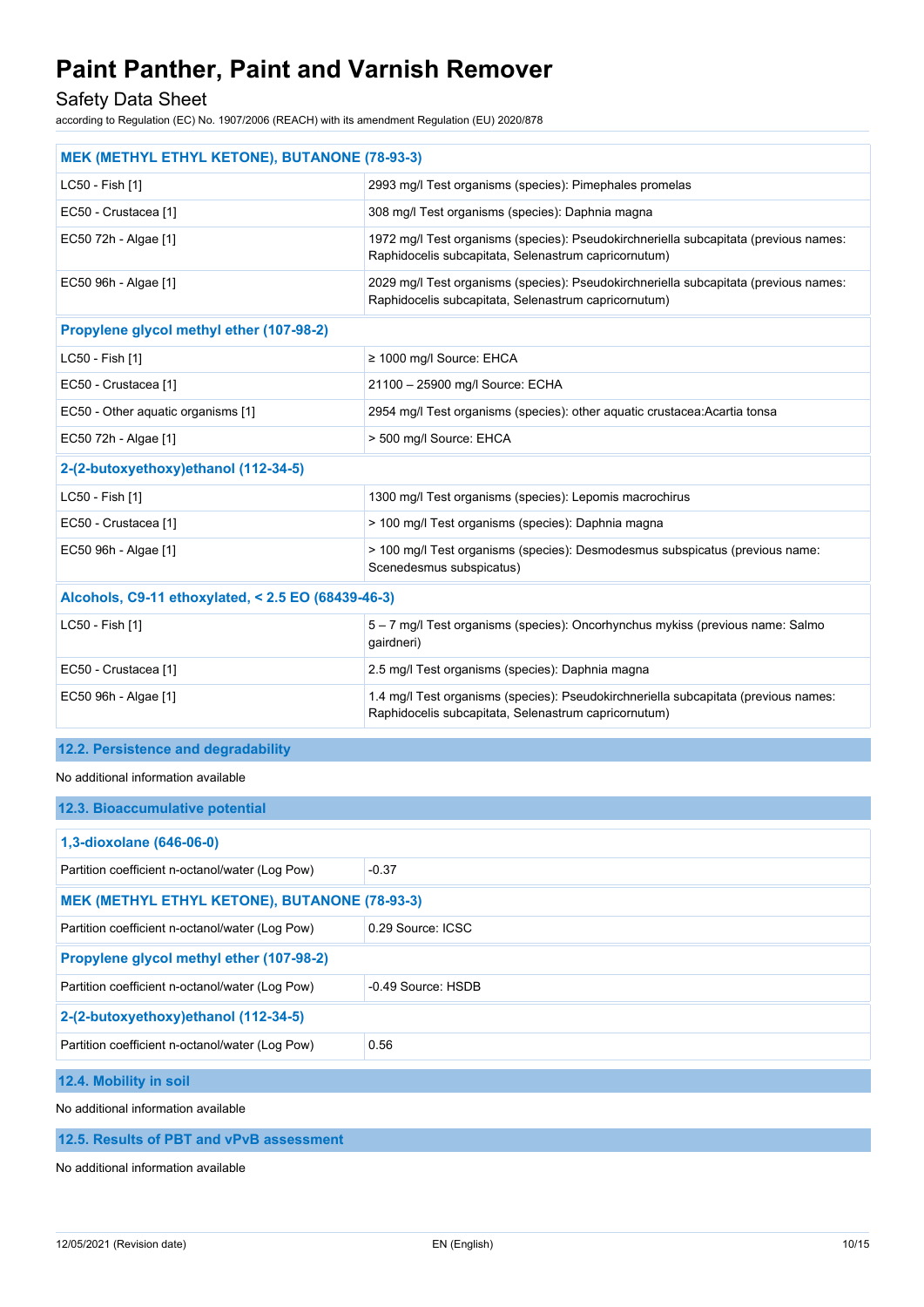## Safety Data Sheet

according to Regulation (EC) No. 1907/2006 (REACH) with its amendment Regulation (EU) 2020/878

| 12.6. Endocrine disrupting properties |  |
|---------------------------------------|--|
| No additional information available   |  |
| 12.7. Other adverse effects           |  |

No additional information available

### **SECTION 13: Disposal considerations**

## **13.1. Waste treatment methods**

Waste treatment methods **interpret on the Content** of Contents/container in accordance with licensed collector's sorting instructions.

Additional information **interest and the container** : Flammable vapours may accumulate in the container.

## **SECTION 14: Transport information**

| In accordance with ADR / IMDG / IATA / ADN / RID           |                                                              |                                      |                                          |                                          |  |
|------------------------------------------------------------|--------------------------------------------------------------|--------------------------------------|------------------------------------------|------------------------------------------|--|
| <b>ADR</b>                                                 | <b>IMDG</b>                                                  | <b>IATA</b>                          | <b>ADN</b>                               | <b>RID</b>                               |  |
| 14.1. UN number or ID number                               |                                                              |                                      |                                          |                                          |  |
| <b>UN 1263</b>                                             | <b>UN 1263</b>                                               | <b>UN 1263</b>                       | <b>UN 1263</b>                           | <b>UN 1263</b>                           |  |
| 14.2. UN proper shipping name                              |                                                              |                                      |                                          |                                          |  |
| PAINT / PAINT RELATED<br><b>MATERIAL</b>                   | PAINT RELATED<br><b>MATERIAL</b>                             | Paint                                | <b>PAINT RELATED</b><br><b>MATERIAL</b>  | PAINT RELATED<br><b>MATERIAL</b>         |  |
| <b>Transport document description</b>                      |                                                              |                                      |                                          |                                          |  |
| UN 1263 PAINT / PAINT<br>RELATED MATERIAL, 3, II,<br>(D/E) | UN 1263 PAINT RELATED<br>MATERIAL, 3, II                     | UN 1263 Paint, 3, II                 | UN 1263 PAINT RELATED<br>MATERIAL, 3, II | UN 1263 PAINT RELATED<br>MATERIAL, 3, II |  |
| 14.3. Transport hazard class(es)                           |                                                              |                                      |                                          |                                          |  |
| 3                                                          | 3                                                            | 3                                    | 3                                        | 3                                        |  |
|                                                            |                                                              |                                      |                                          |                                          |  |
| 14.4. Packing group                                        |                                                              |                                      |                                          |                                          |  |
| Ш                                                          | $\mathbf{I}$                                                 | $\mathbf{I}$                         | $\mathbf{H}$                             | $\mathbf{II}$                            |  |
| <b>14.5. Environmental hazards</b>                         |                                                              |                                      |                                          |                                          |  |
| Dangerous for the<br>environment: No                       | Dangerous for the<br>environment: No<br>Marine pollutant: No | Dangerous for the<br>environment: No | Dangerous for the<br>environment: No     | Dangerous for the<br>environment: No     |  |

No supplementary information available

### **14.6. Special precautions for user**

## **Overland transport**

| Classification code (ADR)                           | $\therefore$ F1       |
|-----------------------------------------------------|-----------------------|
| Special provisions (ADR)                            | : 163, 367, 640C, 650 |
| Limited quantities (ADR)                            | : 51                  |
| Excepted quantities (ADR)                           | E2                    |
| Packing instructions (ADR)                          | : P <sub>001</sub>    |
| Special packing provisions (ADR)                    | $\therefore$ PP1      |
| Mixed packing provisions (ADR)                      | : MP19                |
| Portable tank and bulk container instructions (ADR) | $\therefore$ T4       |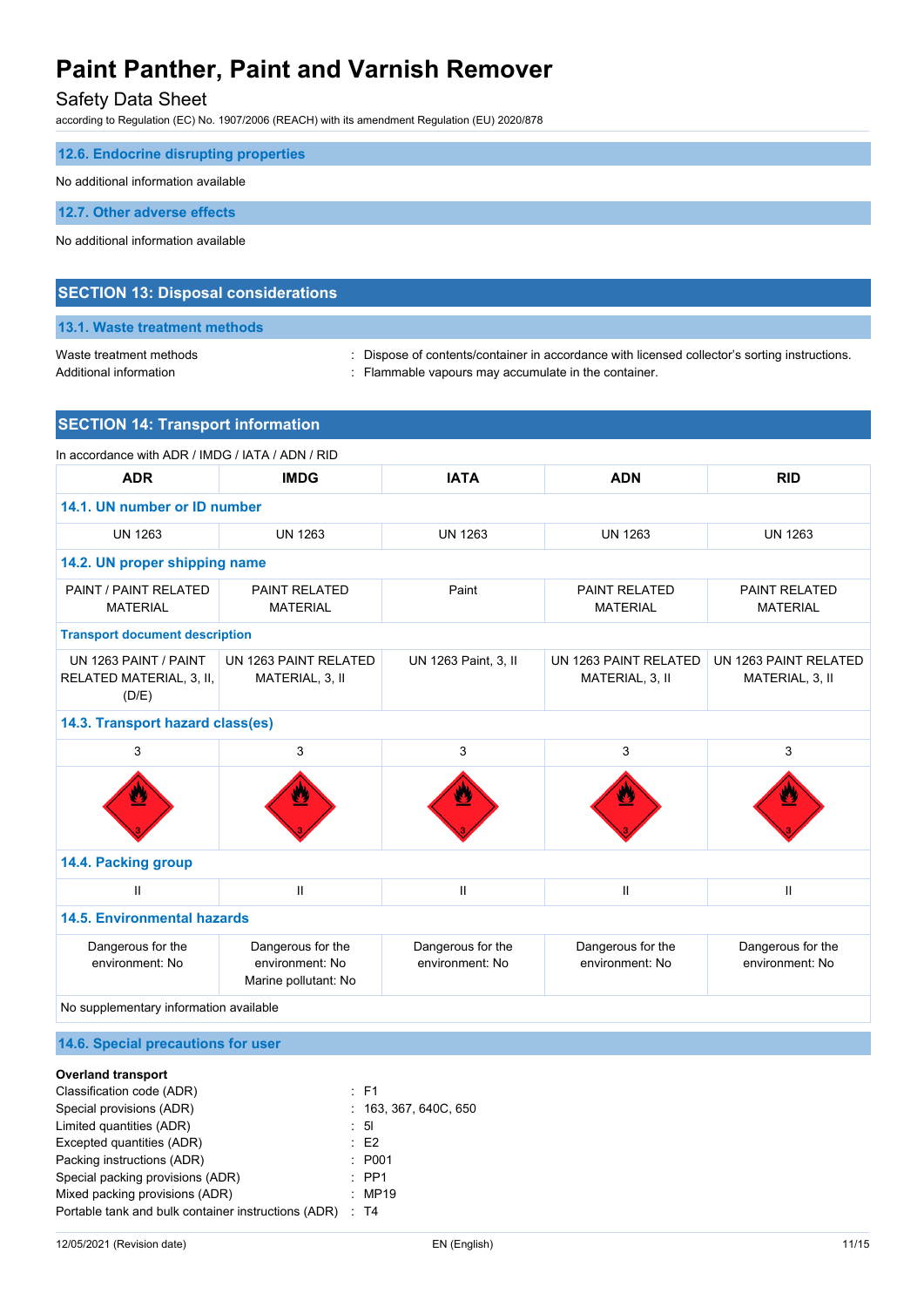## Safety Data Sheet

according to Regulation (EC) No. 1907/2006 (REACH) with its amendment Regulation (EU) 2020/878

| (ADR)<br>Tank code (ADR)<br>: L1.5BN<br>$:$ FL<br>Vehicle for tank carriage<br>$\therefore$ 2<br>Transport category (ADR)<br>Special provisions for carriage - Operation (ADR)<br>$:$ S2, S20<br>Hazard identification number (Kemler No.)<br>$\therefore$ 33<br>Orange plates<br>33<br>1263<br>: D/E<br>Tunnel restriction code (ADR)<br>$: \cdot 3YE$<br>EAC code<br><b>Transport by sea</b><br>Special provisions (IMDG)<br>: 163, 367<br>Limited quantities (IMDG)<br>5 <sub>L</sub><br>E <sub>2</sub><br>Excepted quantities (IMDG)<br>Packing instructions (IMDG)<br>: P001<br>Special packing provisions (IMDG)<br>$\therefore$ PP1<br>: IBC02<br>IBC packing instructions (IMDG)<br>Tank instructions (IMDG)<br>$\therefore$ T4<br>Tank special provisions (IMDG)<br>: TP1, TP8, TP28<br>EmS-No. (Fire)<br>$\therefore$ F-E<br>$: S-E$<br>EmS-No. (Spillage)<br>: B<br>Stowage category (IMDG)<br>Properties and observations (IMDG)<br>: Miscibility with water depends upon the composition.<br>Air transport<br>PCA Excepted quantities (IATA)<br>E2<br>PCA Limited quantities (IATA)<br>: Y341<br>PCA limited quantity max net quantity (IATA)<br>: 1L<br>PCA packing instructions (IATA)<br>353<br>PCA max net quantity (IATA)<br>$\cdot$ 5L<br>CAO packing instructions (IATA)<br>364<br>60L<br>CAO max net quantity (IATA)<br>$\bullet$ .<br>Special provisions (IATA)<br>: A3, A72, A192<br>ERG code (IATA)<br>$\therefore$ 3L<br>Inland waterway transport<br>: F1<br>Classification code (ADN)<br>Special provisions (ADN)<br>163, 367, 640C, 650<br>Limited quantities (ADN)<br>5 <sub>L</sub><br>E <sub>2</sub><br>Excepted quantities (ADN)<br>Equipment required (ADN)<br>$:$ PP, EX, A<br>Ventilation (ADN)<br>: VE01<br>Number of blue cones/lights (ADN)<br>$\therefore$ 1<br><b>Rail transport</b><br>Classification code (RID)<br>$\therefore$ F1<br>Special provisions (RID)<br>163, 367, 640C, 650<br>Limited quantities (RID)<br>5L<br>E <sub>2</sub><br>Excepted quantities (RID)<br>Packing instructions (RID)<br>P001<br>Special packing provisions (RID)<br>PP <sub>1</sub><br>Mixed packing provisions (RID)<br>MP19<br>Portable tank and bulk container instructions (RID)<br>: T4<br>Portable tank and bulk container special provisions<br>$\pm$ TP1, TP8, TP28<br>(RID)<br>Tank codes for RID tanks (RID)<br>: L1.5BN<br>$\overline{2}$<br>Transport category (RID)<br>Colis express (express parcels) (RID)<br>$\therefore$ CE7<br>12/05/2021 (Revision date)<br>EN (English)<br>12/15 | Portable tank and bulk container special provisions : TP1, TP8, TP28 |  |
|--------------------------------------------------------------------------------------------------------------------------------------------------------------------------------------------------------------------------------------------------------------------------------------------------------------------------------------------------------------------------------------------------------------------------------------------------------------------------------------------------------------------------------------------------------------------------------------------------------------------------------------------------------------------------------------------------------------------------------------------------------------------------------------------------------------------------------------------------------------------------------------------------------------------------------------------------------------------------------------------------------------------------------------------------------------------------------------------------------------------------------------------------------------------------------------------------------------------------------------------------------------------------------------------------------------------------------------------------------------------------------------------------------------------------------------------------------------------------------------------------------------------------------------------------------------------------------------------------------------------------------------------------------------------------------------------------------------------------------------------------------------------------------------------------------------------------------------------------------------------------------------------------------------------------------------------------------------------------------------------------------------------------------------------------------------------------------------------------------------------------------------------------------------------------------------------------------------------------------------------------------------------------------------------------------------------------------------------------------------------------------------------------------------------------------------------------------------------------------------------------------------------------------|----------------------------------------------------------------------|--|
|                                                                                                                                                                                                                                                                                                                                                                                                                                                                                                                                                                                                                                                                                                                                                                                                                                                                                                                                                                                                                                                                                                                                                                                                                                                                                                                                                                                                                                                                                                                                                                                                                                                                                                                                                                                                                                                                                                                                                                                                                                                                                                                                                                                                                                                                                                                                                                                                                                                                                                                                |                                                                      |  |
|                                                                                                                                                                                                                                                                                                                                                                                                                                                                                                                                                                                                                                                                                                                                                                                                                                                                                                                                                                                                                                                                                                                                                                                                                                                                                                                                                                                                                                                                                                                                                                                                                                                                                                                                                                                                                                                                                                                                                                                                                                                                                                                                                                                                                                                                                                                                                                                                                                                                                                                                |                                                                      |  |
|                                                                                                                                                                                                                                                                                                                                                                                                                                                                                                                                                                                                                                                                                                                                                                                                                                                                                                                                                                                                                                                                                                                                                                                                                                                                                                                                                                                                                                                                                                                                                                                                                                                                                                                                                                                                                                                                                                                                                                                                                                                                                                                                                                                                                                                                                                                                                                                                                                                                                                                                |                                                                      |  |
|                                                                                                                                                                                                                                                                                                                                                                                                                                                                                                                                                                                                                                                                                                                                                                                                                                                                                                                                                                                                                                                                                                                                                                                                                                                                                                                                                                                                                                                                                                                                                                                                                                                                                                                                                                                                                                                                                                                                                                                                                                                                                                                                                                                                                                                                                                                                                                                                                                                                                                                                |                                                                      |  |
|                                                                                                                                                                                                                                                                                                                                                                                                                                                                                                                                                                                                                                                                                                                                                                                                                                                                                                                                                                                                                                                                                                                                                                                                                                                                                                                                                                                                                                                                                                                                                                                                                                                                                                                                                                                                                                                                                                                                                                                                                                                                                                                                                                                                                                                                                                                                                                                                                                                                                                                                |                                                                      |  |
|                                                                                                                                                                                                                                                                                                                                                                                                                                                                                                                                                                                                                                                                                                                                                                                                                                                                                                                                                                                                                                                                                                                                                                                                                                                                                                                                                                                                                                                                                                                                                                                                                                                                                                                                                                                                                                                                                                                                                                                                                                                                                                                                                                                                                                                                                                                                                                                                                                                                                                                                |                                                                      |  |
|                                                                                                                                                                                                                                                                                                                                                                                                                                                                                                                                                                                                                                                                                                                                                                                                                                                                                                                                                                                                                                                                                                                                                                                                                                                                                                                                                                                                                                                                                                                                                                                                                                                                                                                                                                                                                                                                                                                                                                                                                                                                                                                                                                                                                                                                                                                                                                                                                                                                                                                                |                                                                      |  |
|                                                                                                                                                                                                                                                                                                                                                                                                                                                                                                                                                                                                                                                                                                                                                                                                                                                                                                                                                                                                                                                                                                                                                                                                                                                                                                                                                                                                                                                                                                                                                                                                                                                                                                                                                                                                                                                                                                                                                                                                                                                                                                                                                                                                                                                                                                                                                                                                                                                                                                                                |                                                                      |  |
|                                                                                                                                                                                                                                                                                                                                                                                                                                                                                                                                                                                                                                                                                                                                                                                                                                                                                                                                                                                                                                                                                                                                                                                                                                                                                                                                                                                                                                                                                                                                                                                                                                                                                                                                                                                                                                                                                                                                                                                                                                                                                                                                                                                                                                                                                                                                                                                                                                                                                                                                |                                                                      |  |
|                                                                                                                                                                                                                                                                                                                                                                                                                                                                                                                                                                                                                                                                                                                                                                                                                                                                                                                                                                                                                                                                                                                                                                                                                                                                                                                                                                                                                                                                                                                                                                                                                                                                                                                                                                                                                                                                                                                                                                                                                                                                                                                                                                                                                                                                                                                                                                                                                                                                                                                                |                                                                      |  |
|                                                                                                                                                                                                                                                                                                                                                                                                                                                                                                                                                                                                                                                                                                                                                                                                                                                                                                                                                                                                                                                                                                                                                                                                                                                                                                                                                                                                                                                                                                                                                                                                                                                                                                                                                                                                                                                                                                                                                                                                                                                                                                                                                                                                                                                                                                                                                                                                                                                                                                                                |                                                                      |  |
|                                                                                                                                                                                                                                                                                                                                                                                                                                                                                                                                                                                                                                                                                                                                                                                                                                                                                                                                                                                                                                                                                                                                                                                                                                                                                                                                                                                                                                                                                                                                                                                                                                                                                                                                                                                                                                                                                                                                                                                                                                                                                                                                                                                                                                                                                                                                                                                                                                                                                                                                |                                                                      |  |
|                                                                                                                                                                                                                                                                                                                                                                                                                                                                                                                                                                                                                                                                                                                                                                                                                                                                                                                                                                                                                                                                                                                                                                                                                                                                                                                                                                                                                                                                                                                                                                                                                                                                                                                                                                                                                                                                                                                                                                                                                                                                                                                                                                                                                                                                                                                                                                                                                                                                                                                                |                                                                      |  |
|                                                                                                                                                                                                                                                                                                                                                                                                                                                                                                                                                                                                                                                                                                                                                                                                                                                                                                                                                                                                                                                                                                                                                                                                                                                                                                                                                                                                                                                                                                                                                                                                                                                                                                                                                                                                                                                                                                                                                                                                                                                                                                                                                                                                                                                                                                                                                                                                                                                                                                                                |                                                                      |  |
|                                                                                                                                                                                                                                                                                                                                                                                                                                                                                                                                                                                                                                                                                                                                                                                                                                                                                                                                                                                                                                                                                                                                                                                                                                                                                                                                                                                                                                                                                                                                                                                                                                                                                                                                                                                                                                                                                                                                                                                                                                                                                                                                                                                                                                                                                                                                                                                                                                                                                                                                |                                                                      |  |
|                                                                                                                                                                                                                                                                                                                                                                                                                                                                                                                                                                                                                                                                                                                                                                                                                                                                                                                                                                                                                                                                                                                                                                                                                                                                                                                                                                                                                                                                                                                                                                                                                                                                                                                                                                                                                                                                                                                                                                                                                                                                                                                                                                                                                                                                                                                                                                                                                                                                                                                                |                                                                      |  |
|                                                                                                                                                                                                                                                                                                                                                                                                                                                                                                                                                                                                                                                                                                                                                                                                                                                                                                                                                                                                                                                                                                                                                                                                                                                                                                                                                                                                                                                                                                                                                                                                                                                                                                                                                                                                                                                                                                                                                                                                                                                                                                                                                                                                                                                                                                                                                                                                                                                                                                                                |                                                                      |  |
|                                                                                                                                                                                                                                                                                                                                                                                                                                                                                                                                                                                                                                                                                                                                                                                                                                                                                                                                                                                                                                                                                                                                                                                                                                                                                                                                                                                                                                                                                                                                                                                                                                                                                                                                                                                                                                                                                                                                                                                                                                                                                                                                                                                                                                                                                                                                                                                                                                                                                                                                |                                                                      |  |
|                                                                                                                                                                                                                                                                                                                                                                                                                                                                                                                                                                                                                                                                                                                                                                                                                                                                                                                                                                                                                                                                                                                                                                                                                                                                                                                                                                                                                                                                                                                                                                                                                                                                                                                                                                                                                                                                                                                                                                                                                                                                                                                                                                                                                                                                                                                                                                                                                                                                                                                                |                                                                      |  |
|                                                                                                                                                                                                                                                                                                                                                                                                                                                                                                                                                                                                                                                                                                                                                                                                                                                                                                                                                                                                                                                                                                                                                                                                                                                                                                                                                                                                                                                                                                                                                                                                                                                                                                                                                                                                                                                                                                                                                                                                                                                                                                                                                                                                                                                                                                                                                                                                                                                                                                                                |                                                                      |  |
|                                                                                                                                                                                                                                                                                                                                                                                                                                                                                                                                                                                                                                                                                                                                                                                                                                                                                                                                                                                                                                                                                                                                                                                                                                                                                                                                                                                                                                                                                                                                                                                                                                                                                                                                                                                                                                                                                                                                                                                                                                                                                                                                                                                                                                                                                                                                                                                                                                                                                                                                |                                                                      |  |
|                                                                                                                                                                                                                                                                                                                                                                                                                                                                                                                                                                                                                                                                                                                                                                                                                                                                                                                                                                                                                                                                                                                                                                                                                                                                                                                                                                                                                                                                                                                                                                                                                                                                                                                                                                                                                                                                                                                                                                                                                                                                                                                                                                                                                                                                                                                                                                                                                                                                                                                                |                                                                      |  |
|                                                                                                                                                                                                                                                                                                                                                                                                                                                                                                                                                                                                                                                                                                                                                                                                                                                                                                                                                                                                                                                                                                                                                                                                                                                                                                                                                                                                                                                                                                                                                                                                                                                                                                                                                                                                                                                                                                                                                                                                                                                                                                                                                                                                                                                                                                                                                                                                                                                                                                                                |                                                                      |  |
|                                                                                                                                                                                                                                                                                                                                                                                                                                                                                                                                                                                                                                                                                                                                                                                                                                                                                                                                                                                                                                                                                                                                                                                                                                                                                                                                                                                                                                                                                                                                                                                                                                                                                                                                                                                                                                                                                                                                                                                                                                                                                                                                                                                                                                                                                                                                                                                                                                                                                                                                |                                                                      |  |
|                                                                                                                                                                                                                                                                                                                                                                                                                                                                                                                                                                                                                                                                                                                                                                                                                                                                                                                                                                                                                                                                                                                                                                                                                                                                                                                                                                                                                                                                                                                                                                                                                                                                                                                                                                                                                                                                                                                                                                                                                                                                                                                                                                                                                                                                                                                                                                                                                                                                                                                                |                                                                      |  |
|                                                                                                                                                                                                                                                                                                                                                                                                                                                                                                                                                                                                                                                                                                                                                                                                                                                                                                                                                                                                                                                                                                                                                                                                                                                                                                                                                                                                                                                                                                                                                                                                                                                                                                                                                                                                                                                                                                                                                                                                                                                                                                                                                                                                                                                                                                                                                                                                                                                                                                                                |                                                                      |  |
|                                                                                                                                                                                                                                                                                                                                                                                                                                                                                                                                                                                                                                                                                                                                                                                                                                                                                                                                                                                                                                                                                                                                                                                                                                                                                                                                                                                                                                                                                                                                                                                                                                                                                                                                                                                                                                                                                                                                                                                                                                                                                                                                                                                                                                                                                                                                                                                                                                                                                                                                |                                                                      |  |
|                                                                                                                                                                                                                                                                                                                                                                                                                                                                                                                                                                                                                                                                                                                                                                                                                                                                                                                                                                                                                                                                                                                                                                                                                                                                                                                                                                                                                                                                                                                                                                                                                                                                                                                                                                                                                                                                                                                                                                                                                                                                                                                                                                                                                                                                                                                                                                                                                                                                                                                                |                                                                      |  |
|                                                                                                                                                                                                                                                                                                                                                                                                                                                                                                                                                                                                                                                                                                                                                                                                                                                                                                                                                                                                                                                                                                                                                                                                                                                                                                                                                                                                                                                                                                                                                                                                                                                                                                                                                                                                                                                                                                                                                                                                                                                                                                                                                                                                                                                                                                                                                                                                                                                                                                                                |                                                                      |  |
|                                                                                                                                                                                                                                                                                                                                                                                                                                                                                                                                                                                                                                                                                                                                                                                                                                                                                                                                                                                                                                                                                                                                                                                                                                                                                                                                                                                                                                                                                                                                                                                                                                                                                                                                                                                                                                                                                                                                                                                                                                                                                                                                                                                                                                                                                                                                                                                                                                                                                                                                |                                                                      |  |
|                                                                                                                                                                                                                                                                                                                                                                                                                                                                                                                                                                                                                                                                                                                                                                                                                                                                                                                                                                                                                                                                                                                                                                                                                                                                                                                                                                                                                                                                                                                                                                                                                                                                                                                                                                                                                                                                                                                                                                                                                                                                                                                                                                                                                                                                                                                                                                                                                                                                                                                                |                                                                      |  |
|                                                                                                                                                                                                                                                                                                                                                                                                                                                                                                                                                                                                                                                                                                                                                                                                                                                                                                                                                                                                                                                                                                                                                                                                                                                                                                                                                                                                                                                                                                                                                                                                                                                                                                                                                                                                                                                                                                                                                                                                                                                                                                                                                                                                                                                                                                                                                                                                                                                                                                                                |                                                                      |  |
|                                                                                                                                                                                                                                                                                                                                                                                                                                                                                                                                                                                                                                                                                                                                                                                                                                                                                                                                                                                                                                                                                                                                                                                                                                                                                                                                                                                                                                                                                                                                                                                                                                                                                                                                                                                                                                                                                                                                                                                                                                                                                                                                                                                                                                                                                                                                                                                                                                                                                                                                |                                                                      |  |
|                                                                                                                                                                                                                                                                                                                                                                                                                                                                                                                                                                                                                                                                                                                                                                                                                                                                                                                                                                                                                                                                                                                                                                                                                                                                                                                                                                                                                                                                                                                                                                                                                                                                                                                                                                                                                                                                                                                                                                                                                                                                                                                                                                                                                                                                                                                                                                                                                                                                                                                                |                                                                      |  |
|                                                                                                                                                                                                                                                                                                                                                                                                                                                                                                                                                                                                                                                                                                                                                                                                                                                                                                                                                                                                                                                                                                                                                                                                                                                                                                                                                                                                                                                                                                                                                                                                                                                                                                                                                                                                                                                                                                                                                                                                                                                                                                                                                                                                                                                                                                                                                                                                                                                                                                                                |                                                                      |  |
|                                                                                                                                                                                                                                                                                                                                                                                                                                                                                                                                                                                                                                                                                                                                                                                                                                                                                                                                                                                                                                                                                                                                                                                                                                                                                                                                                                                                                                                                                                                                                                                                                                                                                                                                                                                                                                                                                                                                                                                                                                                                                                                                                                                                                                                                                                                                                                                                                                                                                                                                |                                                                      |  |
|                                                                                                                                                                                                                                                                                                                                                                                                                                                                                                                                                                                                                                                                                                                                                                                                                                                                                                                                                                                                                                                                                                                                                                                                                                                                                                                                                                                                                                                                                                                                                                                                                                                                                                                                                                                                                                                                                                                                                                                                                                                                                                                                                                                                                                                                                                                                                                                                                                                                                                                                |                                                                      |  |
|                                                                                                                                                                                                                                                                                                                                                                                                                                                                                                                                                                                                                                                                                                                                                                                                                                                                                                                                                                                                                                                                                                                                                                                                                                                                                                                                                                                                                                                                                                                                                                                                                                                                                                                                                                                                                                                                                                                                                                                                                                                                                                                                                                                                                                                                                                                                                                                                                                                                                                                                |                                                                      |  |
|                                                                                                                                                                                                                                                                                                                                                                                                                                                                                                                                                                                                                                                                                                                                                                                                                                                                                                                                                                                                                                                                                                                                                                                                                                                                                                                                                                                                                                                                                                                                                                                                                                                                                                                                                                                                                                                                                                                                                                                                                                                                                                                                                                                                                                                                                                                                                                                                                                                                                                                                |                                                                      |  |
|                                                                                                                                                                                                                                                                                                                                                                                                                                                                                                                                                                                                                                                                                                                                                                                                                                                                                                                                                                                                                                                                                                                                                                                                                                                                                                                                                                                                                                                                                                                                                                                                                                                                                                                                                                                                                                                                                                                                                                                                                                                                                                                                                                                                                                                                                                                                                                                                                                                                                                                                |                                                                      |  |
|                                                                                                                                                                                                                                                                                                                                                                                                                                                                                                                                                                                                                                                                                                                                                                                                                                                                                                                                                                                                                                                                                                                                                                                                                                                                                                                                                                                                                                                                                                                                                                                                                                                                                                                                                                                                                                                                                                                                                                                                                                                                                                                                                                                                                                                                                                                                                                                                                                                                                                                                |                                                                      |  |
|                                                                                                                                                                                                                                                                                                                                                                                                                                                                                                                                                                                                                                                                                                                                                                                                                                                                                                                                                                                                                                                                                                                                                                                                                                                                                                                                                                                                                                                                                                                                                                                                                                                                                                                                                                                                                                                                                                                                                                                                                                                                                                                                                                                                                                                                                                                                                                                                                                                                                                                                |                                                                      |  |
|                                                                                                                                                                                                                                                                                                                                                                                                                                                                                                                                                                                                                                                                                                                                                                                                                                                                                                                                                                                                                                                                                                                                                                                                                                                                                                                                                                                                                                                                                                                                                                                                                                                                                                                                                                                                                                                                                                                                                                                                                                                                                                                                                                                                                                                                                                                                                                                                                                                                                                                                |                                                                      |  |
|                                                                                                                                                                                                                                                                                                                                                                                                                                                                                                                                                                                                                                                                                                                                                                                                                                                                                                                                                                                                                                                                                                                                                                                                                                                                                                                                                                                                                                                                                                                                                                                                                                                                                                                                                                                                                                                                                                                                                                                                                                                                                                                                                                                                                                                                                                                                                                                                                                                                                                                                |                                                                      |  |
|                                                                                                                                                                                                                                                                                                                                                                                                                                                                                                                                                                                                                                                                                                                                                                                                                                                                                                                                                                                                                                                                                                                                                                                                                                                                                                                                                                                                                                                                                                                                                                                                                                                                                                                                                                                                                                                                                                                                                                                                                                                                                                                                                                                                                                                                                                                                                                                                                                                                                                                                |                                                                      |  |
|                                                                                                                                                                                                                                                                                                                                                                                                                                                                                                                                                                                                                                                                                                                                                                                                                                                                                                                                                                                                                                                                                                                                                                                                                                                                                                                                                                                                                                                                                                                                                                                                                                                                                                                                                                                                                                                                                                                                                                                                                                                                                                                                                                                                                                                                                                                                                                                                                                                                                                                                |                                                                      |  |
|                                                                                                                                                                                                                                                                                                                                                                                                                                                                                                                                                                                                                                                                                                                                                                                                                                                                                                                                                                                                                                                                                                                                                                                                                                                                                                                                                                                                                                                                                                                                                                                                                                                                                                                                                                                                                                                                                                                                                                                                                                                                                                                                                                                                                                                                                                                                                                                                                                                                                                                                |                                                                      |  |
|                                                                                                                                                                                                                                                                                                                                                                                                                                                                                                                                                                                                                                                                                                                                                                                                                                                                                                                                                                                                                                                                                                                                                                                                                                                                                                                                                                                                                                                                                                                                                                                                                                                                                                                                                                                                                                                                                                                                                                                                                                                                                                                                                                                                                                                                                                                                                                                                                                                                                                                                |                                                                      |  |
|                                                                                                                                                                                                                                                                                                                                                                                                                                                                                                                                                                                                                                                                                                                                                                                                                                                                                                                                                                                                                                                                                                                                                                                                                                                                                                                                                                                                                                                                                                                                                                                                                                                                                                                                                                                                                                                                                                                                                                                                                                                                                                                                                                                                                                                                                                                                                                                                                                                                                                                                |                                                                      |  |
|                                                                                                                                                                                                                                                                                                                                                                                                                                                                                                                                                                                                                                                                                                                                                                                                                                                                                                                                                                                                                                                                                                                                                                                                                                                                                                                                                                                                                                                                                                                                                                                                                                                                                                                                                                                                                                                                                                                                                                                                                                                                                                                                                                                                                                                                                                                                                                                                                                                                                                                                |                                                                      |  |
|                                                                                                                                                                                                                                                                                                                                                                                                                                                                                                                                                                                                                                                                                                                                                                                                                                                                                                                                                                                                                                                                                                                                                                                                                                                                                                                                                                                                                                                                                                                                                                                                                                                                                                                                                                                                                                                                                                                                                                                                                                                                                                                                                                                                                                                                                                                                                                                                                                                                                                                                |                                                                      |  |
|                                                                                                                                                                                                                                                                                                                                                                                                                                                                                                                                                                                                                                                                                                                                                                                                                                                                                                                                                                                                                                                                                                                                                                                                                                                                                                                                                                                                                                                                                                                                                                                                                                                                                                                                                                                                                                                                                                                                                                                                                                                                                                                                                                                                                                                                                                                                                                                                                                                                                                                                |                                                                      |  |
|                                                                                                                                                                                                                                                                                                                                                                                                                                                                                                                                                                                                                                                                                                                                                                                                                                                                                                                                                                                                                                                                                                                                                                                                                                                                                                                                                                                                                                                                                                                                                                                                                                                                                                                                                                                                                                                                                                                                                                                                                                                                                                                                                                                                                                                                                                                                                                                                                                                                                                                                |                                                                      |  |
|                                                                                                                                                                                                                                                                                                                                                                                                                                                                                                                                                                                                                                                                                                                                                                                                                                                                                                                                                                                                                                                                                                                                                                                                                                                                                                                                                                                                                                                                                                                                                                                                                                                                                                                                                                                                                                                                                                                                                                                                                                                                                                                                                                                                                                                                                                                                                                                                                                                                                                                                |                                                                      |  |
|                                                                                                                                                                                                                                                                                                                                                                                                                                                                                                                                                                                                                                                                                                                                                                                                                                                                                                                                                                                                                                                                                                                                                                                                                                                                                                                                                                                                                                                                                                                                                                                                                                                                                                                                                                                                                                                                                                                                                                                                                                                                                                                                                                                                                                                                                                                                                                                                                                                                                                                                |                                                                      |  |
|                                                                                                                                                                                                                                                                                                                                                                                                                                                                                                                                                                                                                                                                                                                                                                                                                                                                                                                                                                                                                                                                                                                                                                                                                                                                                                                                                                                                                                                                                                                                                                                                                                                                                                                                                                                                                                                                                                                                                                                                                                                                                                                                                                                                                                                                                                                                                                                                                                                                                                                                |                                                                      |  |
|                                                                                                                                                                                                                                                                                                                                                                                                                                                                                                                                                                                                                                                                                                                                                                                                                                                                                                                                                                                                                                                                                                                                                                                                                                                                                                                                                                                                                                                                                                                                                                                                                                                                                                                                                                                                                                                                                                                                                                                                                                                                                                                                                                                                                                                                                                                                                                                                                                                                                                                                |                                                                      |  |
|                                                                                                                                                                                                                                                                                                                                                                                                                                                                                                                                                                                                                                                                                                                                                                                                                                                                                                                                                                                                                                                                                                                                                                                                                                                                                                                                                                                                                                                                                                                                                                                                                                                                                                                                                                                                                                                                                                                                                                                                                                                                                                                                                                                                                                                                                                                                                                                                                                                                                                                                |                                                                      |  |
|                                                                                                                                                                                                                                                                                                                                                                                                                                                                                                                                                                                                                                                                                                                                                                                                                                                                                                                                                                                                                                                                                                                                                                                                                                                                                                                                                                                                                                                                                                                                                                                                                                                                                                                                                                                                                                                                                                                                                                                                                                                                                                                                                                                                                                                                                                                                                                                                                                                                                                                                |                                                                      |  |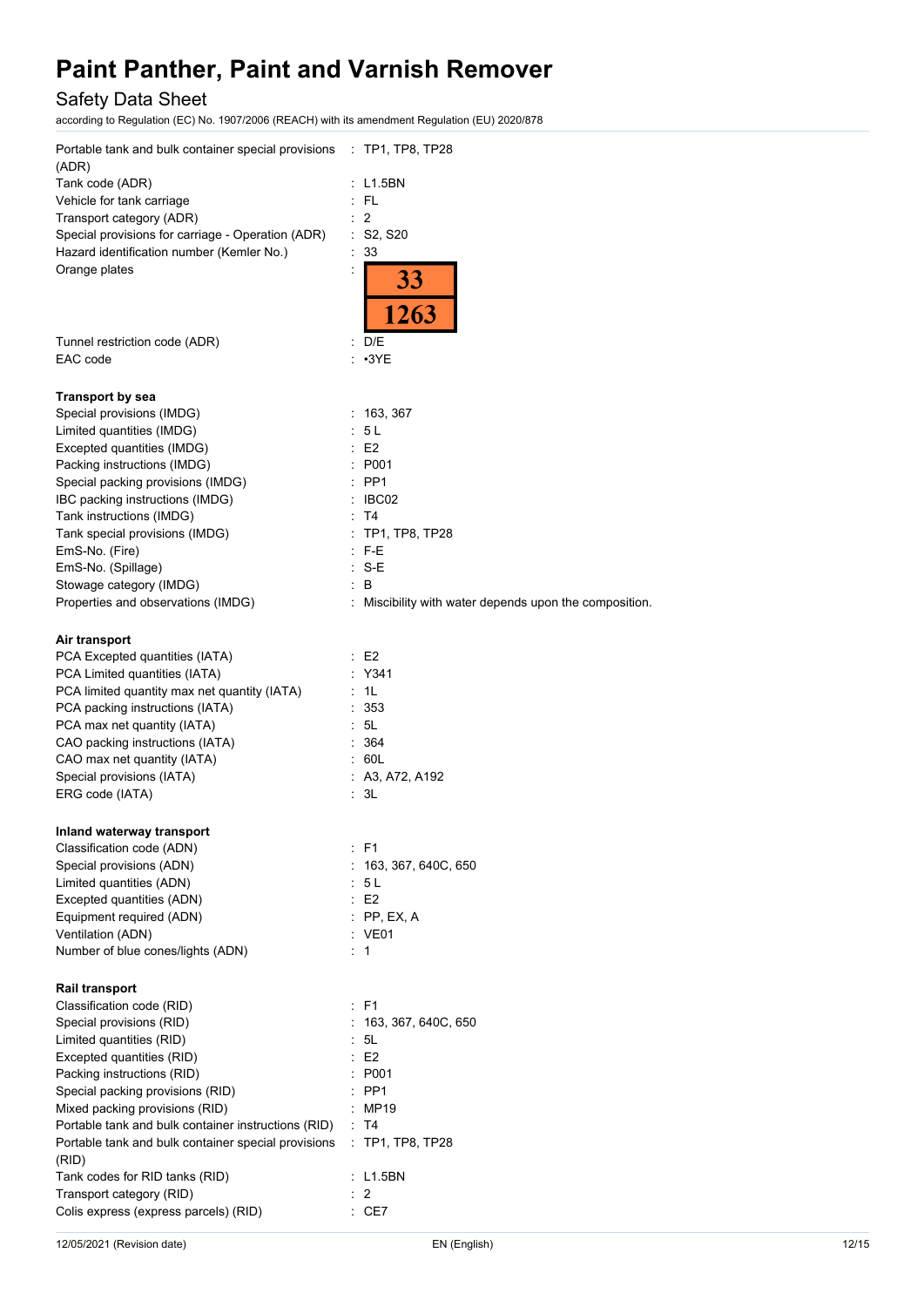### Safety Data Sheet

according to Regulation (EC) No. 1907/2006 (REACH) with its amendment Regulation (EU) 2020/878

Hazard identification number (RID) : 33

### **14.7. Maritime transport in bulk according to IMO instruments**

Not applicable

### **SECTION 15: Regulatory information**

**15.1. Safety, health and environmental regulations/legislation specific for the substance or mixture**

#### **15.1.1. EU-Regulations**

| <b>EU restriction list (REACH Annex XVII)</b> |                                                                                                                                                                       |                                                                                                                                                                                                                                                                                                                                                                                                                |
|-----------------------------------------------|-----------------------------------------------------------------------------------------------------------------------------------------------------------------------|----------------------------------------------------------------------------------------------------------------------------------------------------------------------------------------------------------------------------------------------------------------------------------------------------------------------------------------------------------------------------------------------------------------|
| <b>Reference code</b>                         | <b>Applicable on</b>                                                                                                                                                  | <b>Entry title or description</b>                                                                                                                                                                                                                                                                                                                                                                              |
| 3(a)                                          | Paint Panther, Paint and<br>Varnish Remover ; MEK<br>(METHYL ETHYL<br>KETONE), BUTANONE                                                                               | Substances or mixtures fulfilling the criteria for any of the following hazard classes or<br>categories set out in Annex I to Regulation (EC) No 1272/2008: Hazard classes 2.1 to 2.4,<br>2.6 and 2.7, 2.8 types A and B, 2.9, 2.10, 2.12, 2.13 categories 1 and 2, 2.14 categories 1<br>and 2, 2.15 types A to $F$                                                                                            |
| 3(b)                                          | Paint Panther, Paint and<br>Varnish Remover ; MEK<br>(METHYL ETHYL<br>KETONE), BUTANONE;<br>2-(2-butoxyethoxy)ethanol<br>: Alcohols, C9-11<br>ethoxylated, $< 2.5$ EO | Substances or mixtures fulfilling the criteria for any of the following hazard classes or<br>categories set out in Annex I to Regulation (EC) No 1272/2008: Hazard classes 3.1 to 3.6,<br>3.7 adverse effects on sexual function and fertility or on development, 3.8 effects other<br>than narcotic effects, 3.9 and 3.10                                                                                     |
| 40.                                           | Paint Panther, Paint and<br>Varnish Remover ; MEK<br>(METHYL ETHYL<br>KETONE), BUTANONE                                                                               | Substances classified as flammable gases category 1 or 2, flammable liquids categories 1,<br>2 or 3, flammable solids category 1 or 2, substances and mixtures which, in contact with<br>water, emit flammable gases, category 1, 2 or 3, pyrophoric liquids category 1 or<br>pyrophoric solids category 1, regardless of whether they appear in Part 3 of Annex VI to<br>Regulation (EC) No 1272/2008 or not. |
| 55.                                           |                                                                                                                                                                       | 2-(2-butoxyethoxy)ethanol 2-(2-butoxyethoxy)ethanol (DEGBE)                                                                                                                                                                                                                                                                                                                                                    |

Contains no substance on the REACH candidate list

Contains no REACH Annex XIV substances

Contains no substance subject to Regulation (EU) No 649/2012 of the European Parliament and of the Council of 4 July 2012 concerning the export and import of hazardous chemicals.

Contains no substance subject to Regulation (EU) No 2019/1021 of the European Parliament and of the Council of 20 June 2019 on persistent organic pollutants

#### **15.1.2. National regulations**

No additional information available

**15.2. Chemical safety assessment**

No chemical safety assessment has been carried out

### **SECTION 16: Other information**

## **Indication of changes:**

Modified.

| <b>Indication of changes</b> |                        |               |                 |
|------------------------------|------------------------|---------------|-----------------|
| <b>Section</b>               | <b>Changed item</b>    | <b>Change</b> | <b>Comments</b> |
|                              | Revision date          | Modified      |                 |
|                              | Supersedes version of  | Modified      |                 |
| 1.1                          | Additional information | Modified      |                 |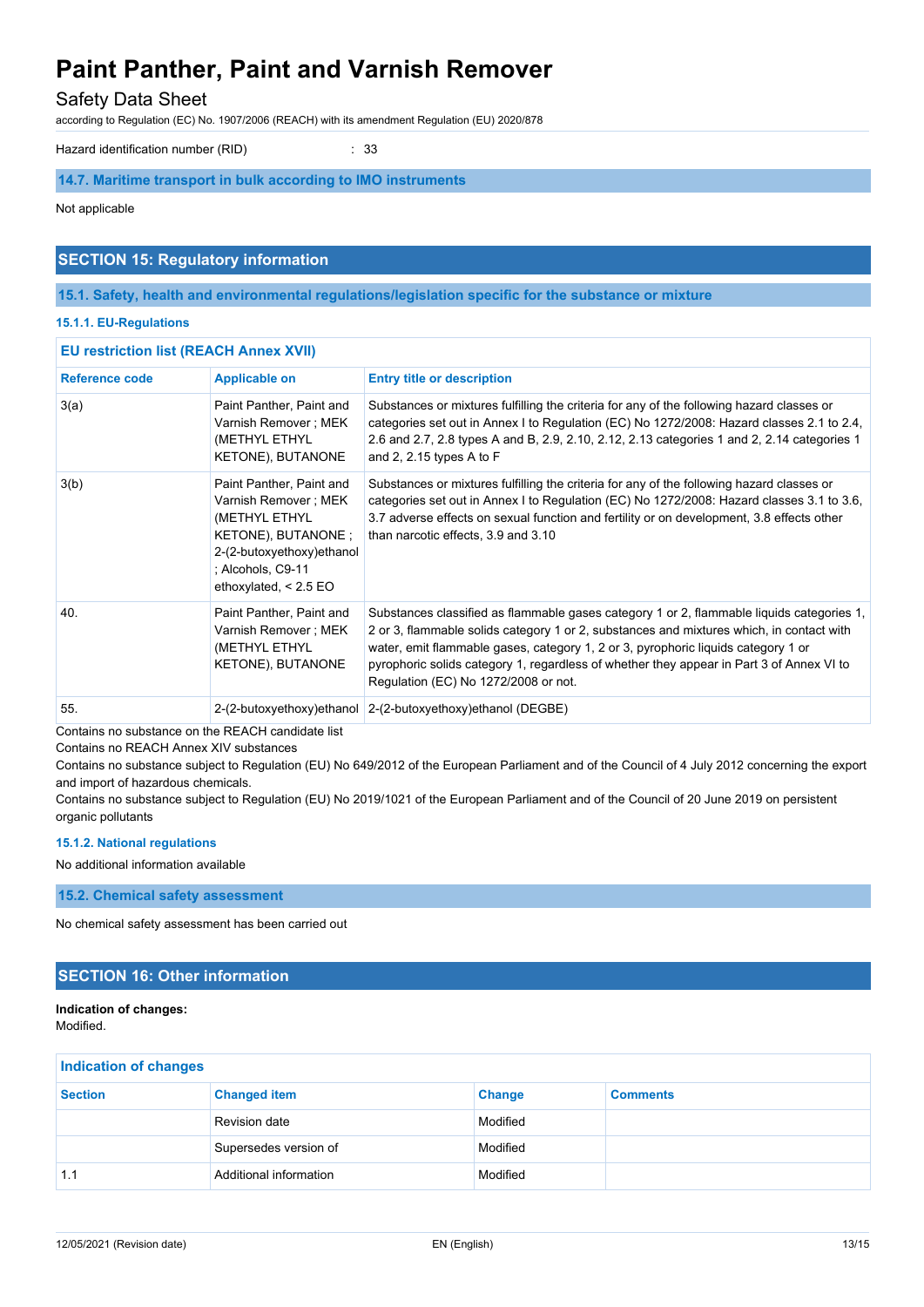## Safety Data Sheet

according to Regulation (EC) No. 1907/2006 (REACH) with its amendment Regulation (EU) 2020/878

| <b>Indication of changes</b> |                                                                    |               |                 |
|------------------------------|--------------------------------------------------------------------|---------------|-----------------|
| <b>Section</b>               | <b>Changed item</b>                                                | <b>Change</b> | <b>Comments</b> |
| 2.1                          | Adverse physicochemical, human health and<br>environmental effects | Modified      |                 |
| 2.1                          | Classification according to Regulation (EC)<br>No. 1272/2008 [CLP] | Modified      |                 |
| 2.2                          | Hazard pictograms (CLP)                                            | Modified      |                 |
| 2.2                          | Precautionary statements (CLP)                                     | Modified      |                 |
| 2.2                          | Hazard statements (CLP)                                            | Modified      |                 |
| 4.1                          | First-aid measures after eye contact                               | Modified      |                 |
| 4.2                          | Symptoms/effects after eye contact                                 | Modified      |                 |
| 6.1                          | Emergency procedures                                               | Modified      |                 |
| 7.1                          | Precautions for safe handling                                      | Modified      |                 |
| 8.2                          | Hand protection                                                    | Modified      |                 |
| 8.2                          | Eye protection                                                     | Modified      |                 |
| 8.2                          | Skin and body protection                                           | Modified      |                 |
| 16                           | Abbreviations and acronyms                                         | Modified      |                 |

| <b>Abbreviations and acronyms</b> |                                                                                                 |
|-----------------------------------|-------------------------------------------------------------------------------------------------|
| <b>ADN</b>                        | European Agreement concerning the International Carriage of Dangerous Goods by Inland Waterways |
| <b>ADR</b>                        | European Agreement concerning the International Carriage of Dangerous Goods by Road             |
| <b>ATE</b>                        | <b>Acute Toxicity Estimate</b>                                                                  |
| <b>BCF</b>                        | <b>Bioconcentration factor</b>                                                                  |
| <b>BLV</b>                        | <b>Biological limit value</b>                                                                   |
| <b>BOD</b>                        | Biochemical oxygen demand (BOD)                                                                 |
| COD                               | Chemical oxygen demand (COD)                                                                    |
| <b>DMEL</b>                       | <b>Derived Minimal Effect level</b>                                                             |
| <b>DNEL</b>                       | Derived-No Effect Level                                                                         |
| EC-No.                            | European Community number                                                                       |
| <b>EC50</b>                       | Median effective concentration                                                                  |
| <b>EN</b>                         | European Standard                                                                               |
| <b>IARC</b>                       | International Agency for Research on Cancer                                                     |
| <b>IATA</b>                       | International Air Transport Association                                                         |
| <b>IMDG</b>                       | International Maritime Dangerous Goods                                                          |
| <b>LC50</b>                       | Median lethal concentration                                                                     |
| LD50                              | Median lethal dose                                                                              |
| <b>LOAEL</b>                      | Lowest Observed Adverse Effect Level                                                            |
| <b>NOAEC</b>                      | No-Observed Adverse Effect Concentration                                                        |
| <b>NOAEL</b>                      | No-Observed Adverse Effect Level                                                                |
| <b>NOEC</b>                       | No-Observed Effect Concentration                                                                |
| <b>OECD</b>                       | Organisation for Economic Co-operation and Development                                          |